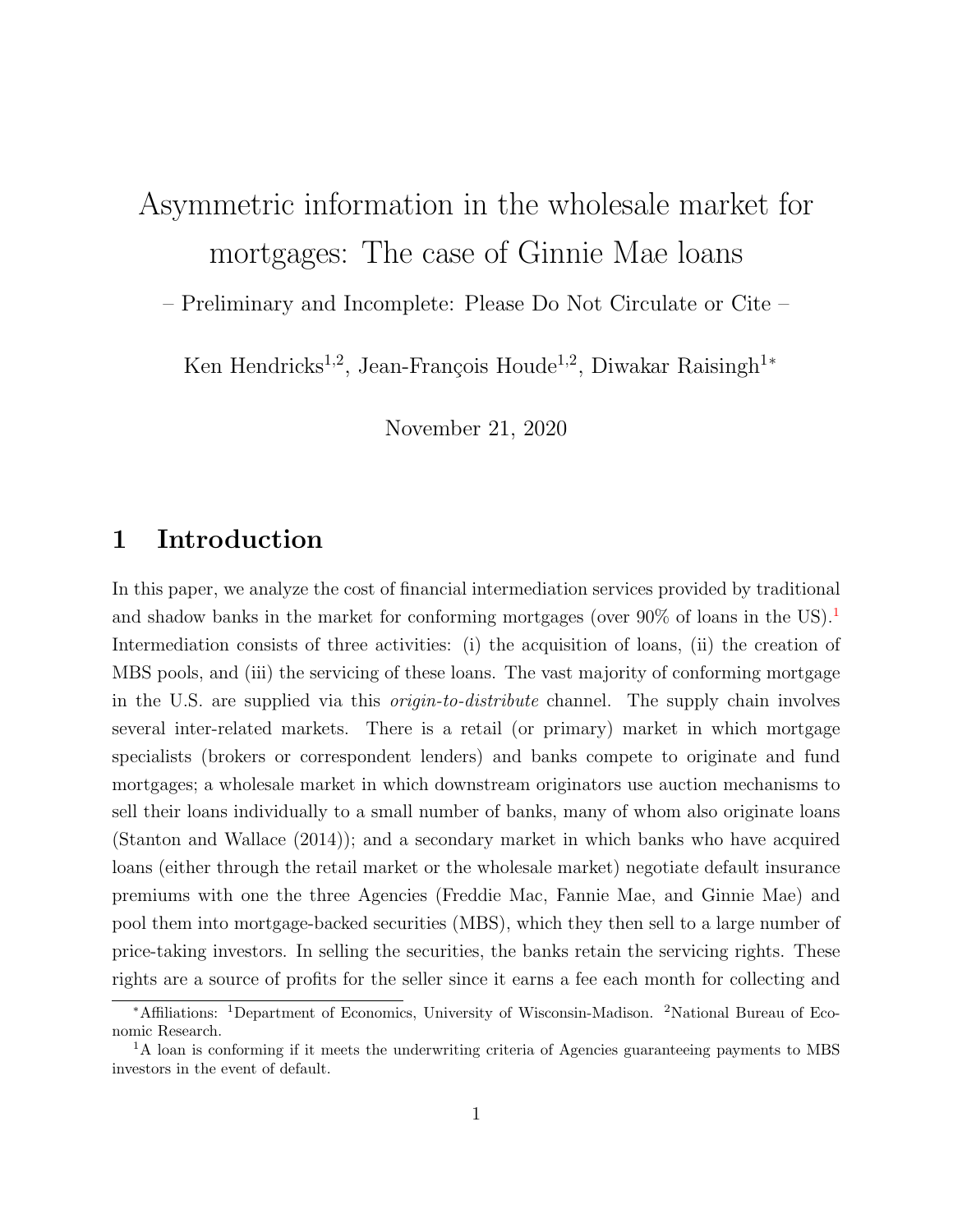distributing the monthly payments of the borrower. This fee is equal to the note rate of the loan minus the coupon rate that must be paid to investors. The wholesale market is significantly more concentrated than the retail market, although originators can enjoy some pricing power due to presence of search frictions [\(Allen et al. \(2014\),](#page-24-0) [Allen et al. \(2019\),](#page-24-1) [Agarwal et al. \(2020\)\)](#page-24-2).

Our main focus is on the interaction between the wholesale and secondary markets. The bids that banks submit in an auction depend upon their willingness-to-pay (WTP) for the loan. This WTP consists of two components: the resale value of the loan in the MBS market and the value of future cash-flows associated with servicing the loan (net of servicing costs). These values depend on the bank's and investors' assessment of the (stochastic) duration of loans.[2](#page-1-0) A key feature of the intermediation process is that, in acquiring loans, banks have private information about loan durations and, in selling the **loans**, they have more information than investors or agencies. The former generates information rents to the banks and the latter leads to an adverse selection problem. The bank can get more money up front by selling a loan in a higher coupon security (i.e., high price, low fee) or more money later by selling the loan in a lower coupon security (i.e., low price, high fee). Clearly, this choice depends on the insurer's assessment of the loan's duration. It should place the loan in a lower coupon security if it believes that the risk is low and a higher coupon security if the risk is high. Furthermore, since the price of a security is set before investors observe the characteristics of the loans, the adverse selection is based on observed and unobserved (to the econometrician) characteristics of the borrower.

The main goal of this paper is to examine and quantify the effects of adverse selection the cost of intermediation. The problem of adverse-selection in the secondary market for mortgages is well documented in the Finance literature (see for instance [Agarwal, Chang,](#page-24-3) [and Abdullah \(2012\)](#page-24-3) and [Downing, Jaffee, and Wallace \(2009\)\)](#page-24-4). Our main contribution is to quantify how adverse selection affect the wholesale price of mortgages, and ultimately the borrowing cost of consumers. To our knowledge, our project is the first attempt to study adverse selection taking into account the interaction between the wholesale and secondary market for mortgages. Most of the prior literature has either focussed on the retail segment of the market (abstracting away from wholesale and securitization decisions), or analyzed the process of securitization abstracting away from the loan acquisition process. The interaction between the two markets is important for understanding frictions in financial markets, as

<span id="page-1-0"></span><sup>2</sup>Because of transaction costs and/or information frictions, many borrowers refinance their mortgage inefficiently, which leads to longer loan durations, and higher revenue for banks (e.g. [Keys, Pope, and Pope](#page-24-5)  $(2016)$ ).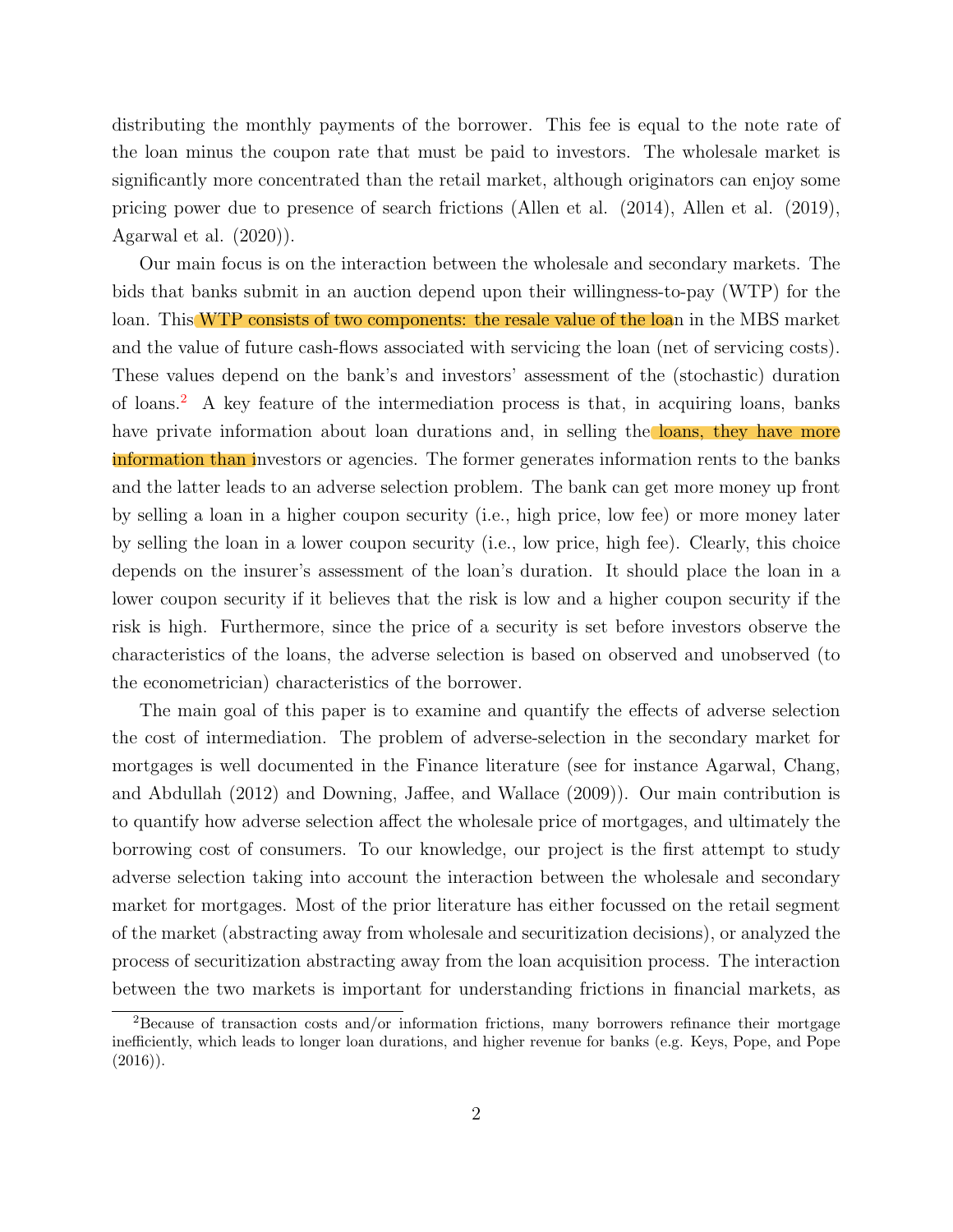well as for the design of better policies targeted at improving the stability of the financial sector, and consumers' access to credit.

We study the problem empirically by combining data on loan securitization and performance provided by Ginnie Mae, with proprietary data on loan acquisition in the wholesale market. A unique feature of our study is the use of transaction-level data in the wholesale market from one of the largest loan exchange platform operated by the FinTech company Optimal Blue (OB). The company offers a variety of pricing services to mortgage originators, including the ability of correspondent lenders to quickly compare wholesale rate sheets (i.e. posted prices) of banks in their network (see [Bhutta, Fuster, and Hizmo \(2019\)](#page-24-6) for an analysis of price dispersion in wholesale rate sheets). The key innovation of Optimal Blue (and other similar companies) is to provide a platform in which banks can submit bids for individual loans (often more than 100 simultaneously), rather than for a bundle of loans. This feature allows for a more accurate pricing of loans based on a rich set borrower characteristics and market conditions. Sale by auction has facilitated entry into the primary market of lenders with limited capital who specialize in mortgage origination, and is a growing segment of the market. The platform quickly grew as the main selling mechanism for OB, reducing the importance of bulk or posted-price wholesale transactions. In 2019, over 75% of transactions intermediated by OB were performed via loan-level auctions.

We use this combined data set on loan acquisition and securitization to analyze two related questions. First, we measure the importance of asymmetric information between banks and MBS investors on the prepayment risk of loans. We do so by proposing a novel test for adverse-selection in this market. We then measure the effect of private information on prepayment risk on the wholesale prices for mortgages by testing for the presence of a Winner's Curse in loan exchange auctions.

We test for the presence of adverse-selection using data on the resale value of loans in the TBA market for Ginnie Mae-backed loans. This the fastest growing segment of the mortgage market [\(Kim et al. \(2018\)\)](#page-25-1), and most loans in this segment cannot be insured by Freddie Mac or Fannie Mae. In addition, the securitization process is transparent and common across banks, which simplifies our model of loan acquisition and securitization.

TBA trades are forward contracts for the future delivery of the MBS, and represent the most common method to securitize loans (over 90% according to [Vickery and Wright \(2013\)\)](#page-25-2). The parties agree on a price, and on the coupon rate, loan maturity, par amount (quantity) and settlement date. The issuer can choose any pool of loans that meets these requirements and the restrictions imposed by the agency. To assess the importance of the adverse selection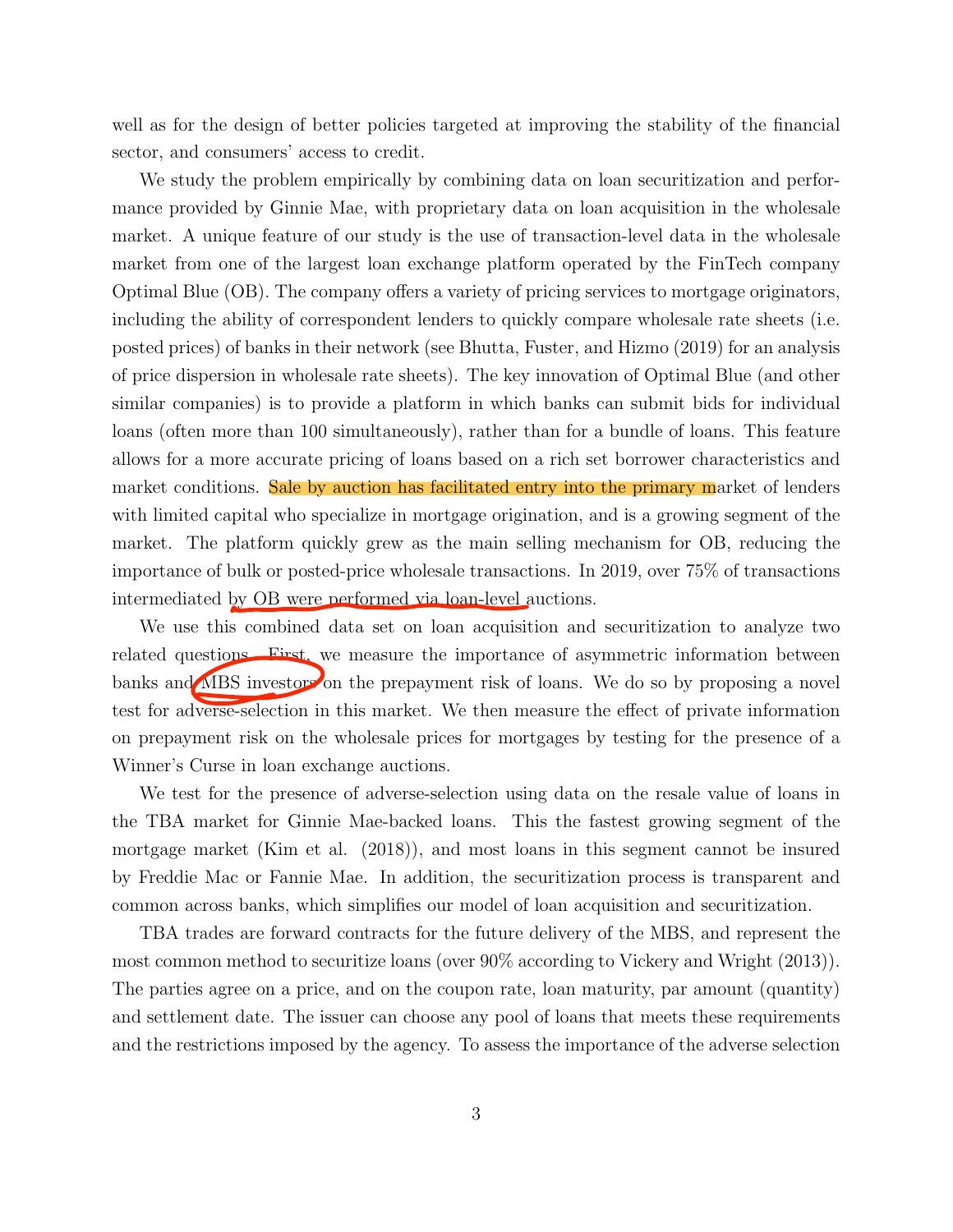problem, we construct a test that is commonly used in the insurance literature [\(Chiappori and](#page-24-7) [Salanie 2000\)](#page-24-7). In particular, we test whether repayment rates are higher for the high coupon choice loans than for the low coupon choice loans. The results confirm the hypothesis that Ginnie MBS securities are adversely selected based on private information on prepayment risk.

Having established the importance of private information on prepayment risk, we evaluate its impact on the wholesale price for mortgages. In particular, we use data from OB loan exchange platform to construct a test for the Winner's Curse. Because of adverse selection in the TBA market, the expected duration of loans is an important component affecting banks' WTP. The key issue is whether the dispersion in bids is due to idiosyncratic shocks or to different signals about the borrower's repayment risk. If it is the former, then the auction is a private value auction (PV) and a bidder only needs to worry about the level of competition. But, if it is the latter, then the auction is a common value auction  $(CV)$ and, in addition the level of competition, a bidder needs to worry about adverse selection. A bidder tends to win only if it has the most optimistic assessment of the borrower's repayment risk, a phenomenon known as the "winner's curse". This issue has important implications for empirical work and, more generally, for auction and market design. The use of highfrequency auctions represents an efficient mechanism to exchange loans in this market, and lower the deadweight-loss of market power. However, if the common-value component of banks' valuation is important, the benefits of competition and technology innovations are attenuated by the winners' curse problem. Quantifying the importance of the winner's curse on bids is crucial to determine the impact of adverse-selection on the wholesale price of mortgage (and ultimately on borrowers).

### 2 Data

In this section, we describe the two main sources of data used in the empirical analysis. The first is data on loan securitization and performance and the second is data on mortgages sold at auction.

### 2.1 Loan Performance and the Secondary Market

We begin with a discussion of the data on loan performance and the secondary market. The details of this segment of the market will be important when we discuss the upstream auction market.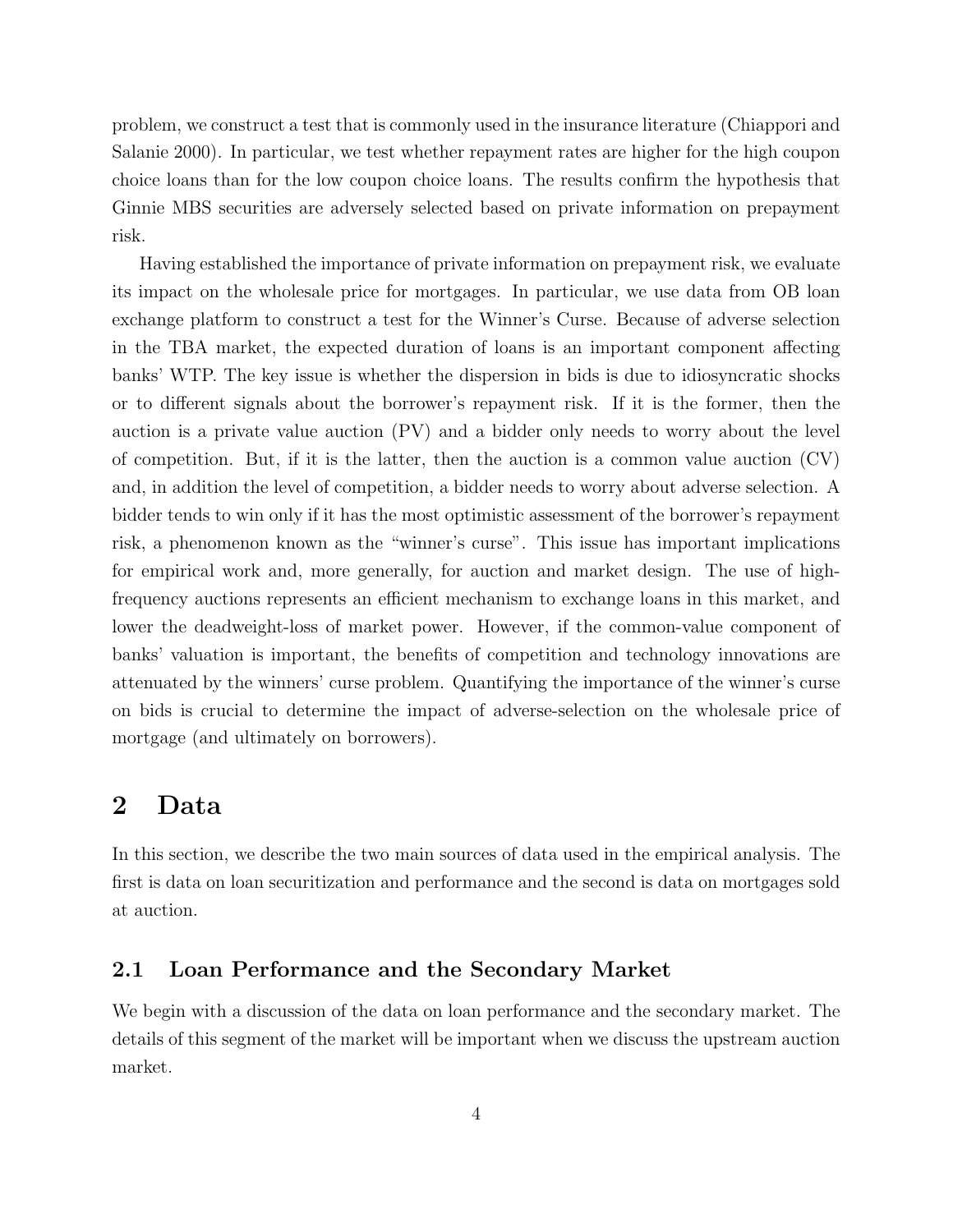We focus on loans insured by Ginnie Mae, which is a public corporation responsible of insuring default risk for loans qualifying for subsidies from the Federal Housing Administration (FHA), Veterans Affairs (VA), Rural Housing Service (rural housing), and Public and Indian Housing (PIH). These loans cannot easily be sold to Fannie Mae or Freddie Mac (these are government sponsored enterprises or GSEs), which implies that this segment operates more or less independently of the others.

Our data set contains all mortgage backed securities insured by Ginnie Mae that were issued from January 2014 to September 2019 and their component loans. This data set does not include loans not in Ginnie Mae pools but are eligible for the insurance; these loans are kept on a bank's balance sheet. The data includes the main characteristics of the MBS's including the CUSIP (security identifier), coupon rate, issuance date, maturity, and par amount. The loan characteristics we see include: the CUSIP it is associated with, the subsidizing agency, the loan type (purchase, refinance, etc.), original principal balance, note rate, loan-to-value (LTV), debt to income ratio, FICO score, number of units on the property, state, the issuer, and origination type. Note that the issuer is the financial institution that is servicing the loan, which includes collecting payments from the borrower and disbursing it to the MBS investors. We classify the origination type as either retail or non-retail. Retail mortgages are those that are originated, serviced, and securitized by the same financial institution; otherwise, it is a non-retail  $\alpha$ .<sup>[3](#page-4-0)</sup> For each component loan, we observe the unpaid principal balance on a monthly basis until it has either been paid off or defaulted.

For the remainder of the paper, we will focus on Ginnie Mae MBS's for 30 year fixed rate loans. This comprises the most common type of mortgage with 93% of the loans in our data meeting this criteria  $(6\%$  are fixed rate mortgages with different maturities and the remaining 1% are adjustable rate). The characteristics of these loans are reported in Table [1.](#page-5-0) These mortgages typically have a note rates that are 4% and loan sizes on the order of \$210K though there is quite a bit of variation in these values. These loans typically have a very high LTV and 58% of them are between 95 and 100. Moreover, the FICO scores of the borrowers are a relatively low 687 (a score of 670 is the cutoff between "fair" and "good" credit). The LTV's and FICO scores are consistent with the goal of the subsidy programs. Consider the largest subsidy category, FHA loans. These loans have increased

<span id="page-4-0"></span><sup>3</sup> There are two types of non-retail originated loans: correspondent and broker. A correspondent is a lender that originates, underwrites, and funds the mortgage in their name then sells the loan to a larger mortgage lender. A broker originates the loan by matching a borrower with a lender that underwrites and funds the mortgage. In both cases, the institution that services the loan did not directly interact with the borrower. We abstract away from the nuance between correspondent and broker origination and treat both as non-retail mortgages.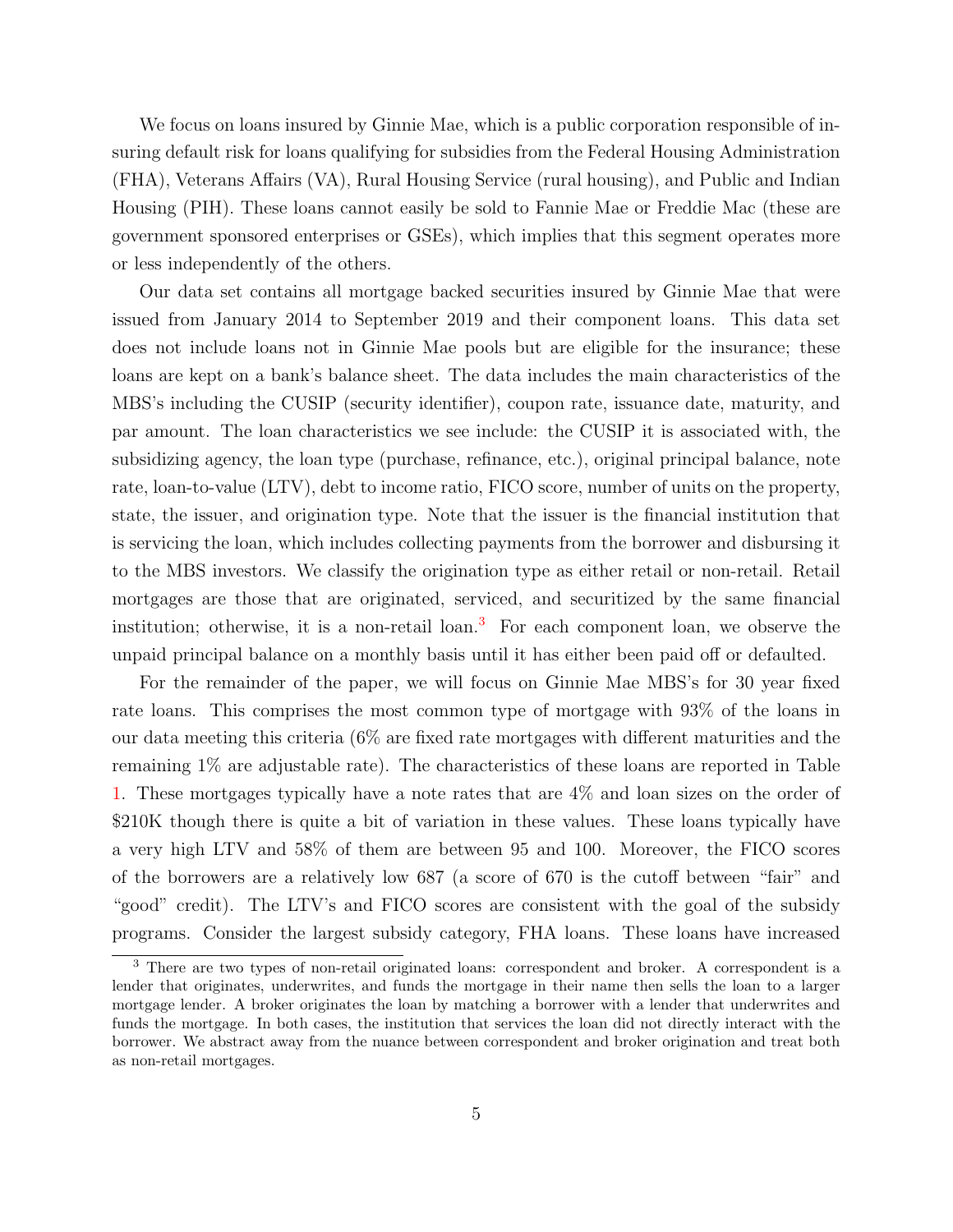<span id="page-5-0"></span>

| Variable                     | N           | Mean     | <b>SD</b> | Pctl <sub>10</sub> | Pctl90  |
|------------------------------|-------------|----------|-----------|--------------------|---------|
| Note Rate                    | 8, 357, 213 | 4.043    | 0.490     | 3.375              | 4.750   |
| Original Loan Amount         | 8, 357, 213 | 209, 854 | 114,803   | 93,000             | 357,000 |
| <b>LTV</b>                   | 7,867,307   | 94.392   | 8.884     | 84.790             | 101.690 |
| $1(LTV \in (75, 80])$        | 7, 867, 307 | 0.024    | 0.154     | $\theta$           |         |
| $1(LTV \in (95, 100])$       | 7,867,307   | 0.580    | 0.494     | $\Omega$           |         |
| Debt to Income Ratio         | 7,066,561   | 40.187   | 9.649     | 26.970             | 52.670  |
| <b>FICO</b>                  | 7, 940, 323 | 687.111  | 56.833    | 625                | 769     |
| 1(Purchase)                  | 8, 357, 213 | 0.676    | 0.468     | $\Omega$           |         |
| 1(Retail)                    | 8, 357, 213 | 0.437    | 0.496     | 0                  |         |
| $1(Agency = FHA)$            | 8, 357, 213 | 0.615    | 0.487     | $\Omega$           |         |
| $1(Agency = VA)$             | 8, 357, 213 | 0.314    | 0.464     | $\Omega$           |         |
| $1(Agency = Rural Housing)$  | 8, 357, 213 | 0.069    | 0.253     | $\Omega$           |         |
| 1(Paid off within 12 months) | 8, 357, 213 | 0.095    | 0.293     | 0                  |         |

Table 1: Summary of Mortgages in Ginnie Mae MBS's

Reports the summary statistics of loans that entered Ginnie Mae 30 Year Fixed Rate MBS's issued between January 2014 and September 2019 that had at least 12 months of performance data. LTV, debt to income ratio, and FICO scores are missing for some of the mortgages in our data set.

in popularity after the financial crisis, replacing privately securitized sub-prime loans, and enable low credit-scores and/or high LTV ratios have access to a mortgage (though these borrowers incur higher insurance payments over the life of the contract). Prepayment risk is a clear issue for these loans as 9.5% of them being paid off within twelve months. As we will discuss in more detail in the model section, this is a concern to the servicer and MBS investor because their income is derived from the interest payments, which cease when a loan is paid off.

The distribution of the coupon rate of the mortgage pool is illustrated in Figure [1.](#page-6-0) Most pools pay out a coupon that is between 3.5% to 5.0% and this accounts for over 90% of the pools in the data. This is mass is driven by the Ginnie Mae rule that the loans in a pool have to have an interest rate that are 0.25% to 0.75% (inclusive) greater than the coupon rate.

#### 2.2 Loan Exchange Auctions Data

The mortgage auction data comes from Optimal Blue, a FinTech firm that operates the largest loan exchange platform in the market. Mortgage originators use this platform to sell loans to banks and other financial firms in order to free up capital that they can use to originate more mortgages. Banks purchase loans to pool them into MBS's, which they sell to investors, or to keep them on their balance sheet as an investment. Going forward, we will refer to the mortgage originators as sellers and the banks and financial firms as buyers.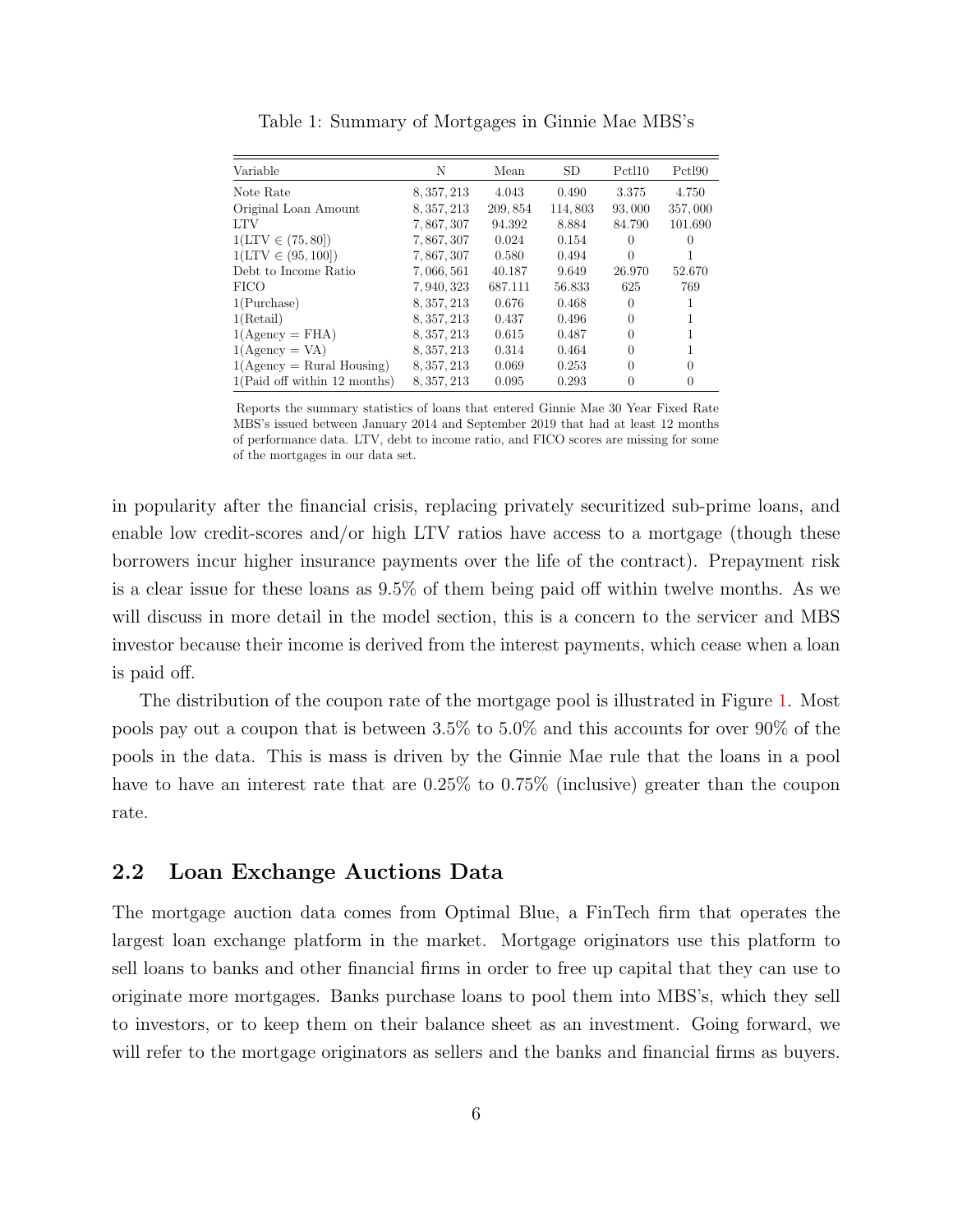<span id="page-6-0"></span>Figure 1: Reports the coupon rate of Ginnie Mae 30 Year Fixed Rate MBS's issued from January 2014 to September 2019. The vertical dashed line is the median.



Sellers form relationships with buyers with whom they are willing to trade. Forming a relationship is costly because it involves both parties conducting due diligence as to the reliability of their counterparty and whether the originator meets the buyer's underwriting standards. Due to the cost of building these networks, relationships are sticky in the short term and re-evaluated at the quarterly level. A typical seller has anywhere from 8-15 buyers in its network.

A seller who wants to offload a mortgage on the OB platform has two options for doing so. One, she can sell the mortgage to one of the buyers in her network for a price listed on their rate sheets. A buyer's rate sheet lists the price he is willing to pay for a mortgage that satisfies specifications such as the note rate is in a certain range or the loan is for a property in certain states. Buyers typically update these rate sheets daily unless the market is very volatile, in which case they update the rate sheets multiple times per day. Two, the seller can offer the mortgage to buyers at a first price sealed bid auction. These auctions typically allow the bidders one to two hours to submit their bids. Auctions were the sale mechanism used for over 75% of the sales in 2019 and is what we have data on.

We observe mortgages eligible for Ginnie Mae insurance sold by auction during the period January 2018 to August 2018. For each mortgage we observe the following loan characteristics: original principal balance, loan-to-value ratio (LTV), note rate, loan type (purchase, refinance, etc.), property type, number of units, and zip code. Since mortgages are sold individually, each mortgage is associated with an auction. For each auction we observe the following variables: auction date, a seller id, the number of invited bidders, the value of each submitted bid and the associated bidder id, and the reserve price. We do not observe the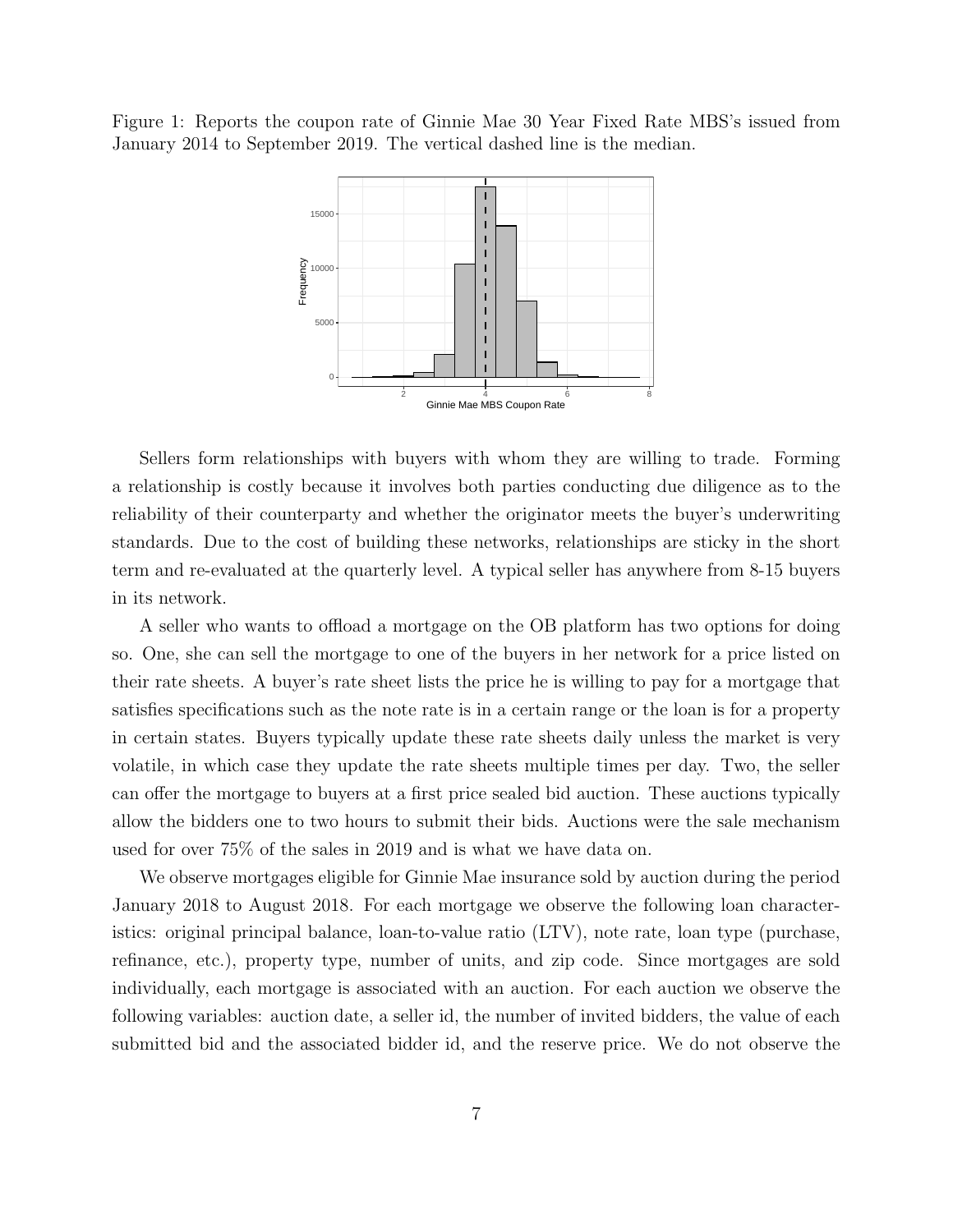<span id="page-7-0"></span>Figure 2: Reports the distribution of the number of bids per auction. The dashed vertical line represents the median auction.



names of the sellers and bidders but our identifiers are unique. The reserve price and number of invited bidders are not observed by the bidders at the auction.

The seller usually invites all the buyers in her network to bid on a mortgage. For more specialized loans, the seller may invite fewer bidders. Invited bidders nearly always submit a bid because bidding is essentially costless and is a way of maintaining the relationship with the seller. A bidder can always submit a low bid that will be rejected if he does not want to purchase the mortgage. The distribution of the number of bids in an auction is presented in Figure [2.](#page-7-0) The specialized loans mainly correspond to the auctions that have only one bidder.

Based on the loan characteristics, we merge the mortgages in the auction data with the Ginnie Mae loan performance data described in the previous subsection; the match rate was 93%. Our discussions with industry experts suggests that the match rate is consistent with the percentage of loans that get securitized versus kept on the balance sheet.

The characteristics of the loans sold at auction are reported in Table [2.](#page-8-0) The summary statistics are quite similar to that of the mortgages in Ginnie Mae MBS's with three key differences: (i) more loans are used to purchase a property as opposed to being refinanced, (ii) the note rate is substantially higher, and (iii) more loans have an LTV near 100. The higher prevalence of loans for purchasing a home is likely driving the other two differences. The larger note rate corresponds to a more valuable loan because, all else equal, a higher interest rate leads more income.

The value of each bid corresponds to the wholesale price for a \$100 loan. A bid of \$100 corresponds to paying the par-value of a loan. These mortgages are typically securitized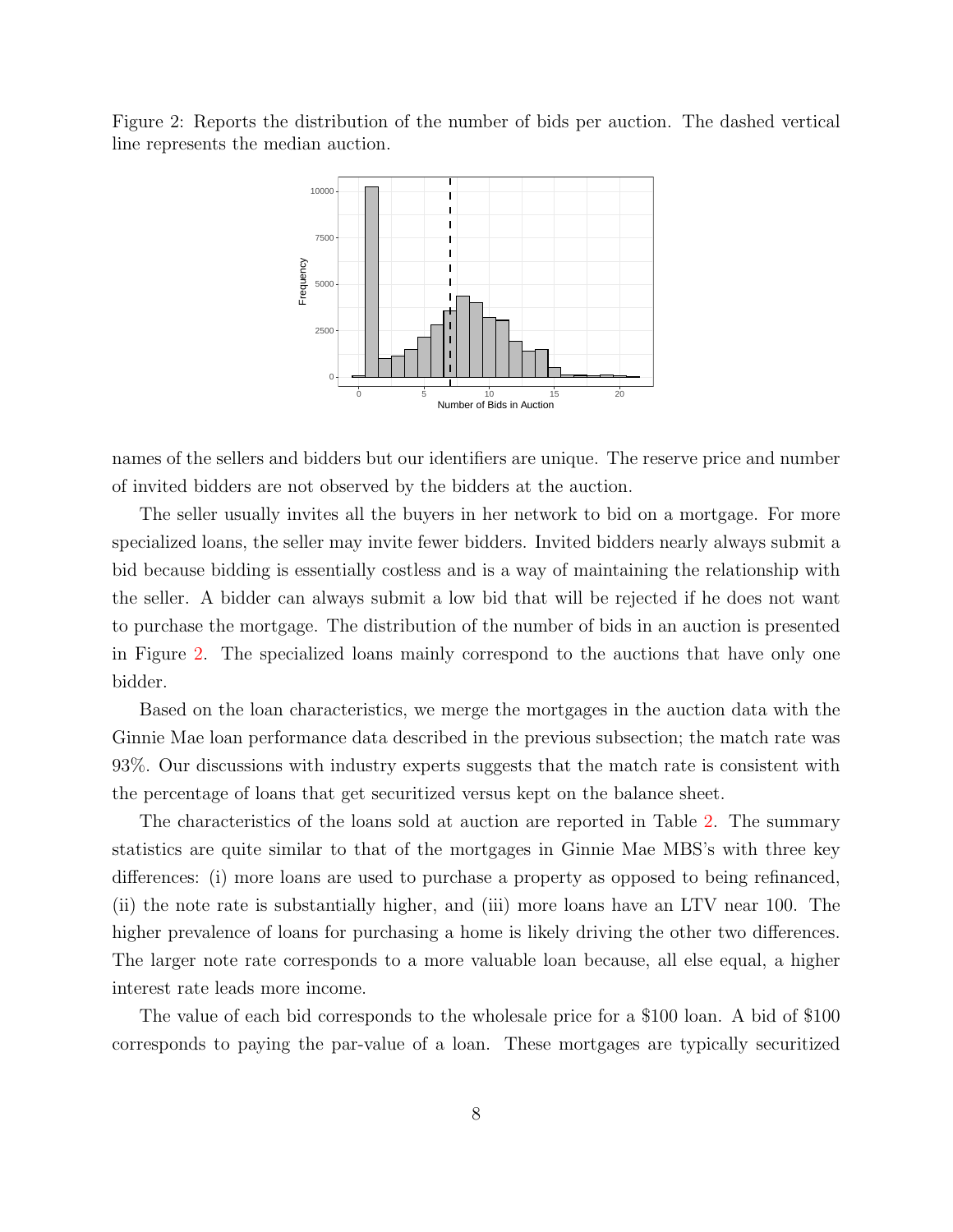<span id="page-8-0"></span>

| Variable                     | N      | Mean     | <b>SD</b> | Pctl10         | Pctl90  |
|------------------------------|--------|----------|-----------|----------------|---------|
| Note Rate                    | 42,852 | 4.660    | 0.472     | $\overline{4}$ | 5.250   |
| Original Loan Amount         | 42,852 | 217, 173 | 103,622   | 108,080        | 343,000 |
| LTV                          | 42,852 | 94.486   | 8.339     | 85             | 100     |
| $1(LTV \in (75, 80])$        | 42,852 | 0.024    | 0.152     | $\Omega$       | 0       |
| $1(LTV \in (95, 100])$       | 42,852 | 0.715    | 0.451     | $\theta$       |         |
| Debt to Income Ratio         | 42,852 | 42.232   | 10.018    | 29.280         | 54.480  |
| Monthly Income               | 40,501 | 6,042    | 3,189     | 2,900          | 10, 130 |
| <b>FICO</b>                  | 42,852 | 681.438  | 52.224    | 622            | 760     |
| 1(Purchase)                  | 42,852 | 0.831    | 0.375     | 0              | 1       |
| 1(Retail)                    | 42,852 | $\Omega$ | $\Omega$  | 0              | 0       |
| $1(Agency = FHA)$            | 42,852 | 0.620    | 0.485     | $\Omega$       | 1       |
| $1(Agency = VA)$             | 42,852 | 0.295    | 0.456     | $\Omega$       |         |
| $1(Agency = Rural Housing)$  | 42,852 | 0.085    | 0.279     | 0              | 0       |
| 1(Paid off within 12 months) | 39,889 | 0.111    | 0.314     | $\theta$       | 1       |

Table 2: Summary of Mortgages Sold at Auction

and sold on the TBA MBS market and the MBS's fetch prices above the par value of the loan (loans generate interest). The TBA MBS price effectively acts as a floor on the bids that the seller will accept since she knows that buyers will get at least that price when they securitize the loan. From a bidder's perspective, the TBA MBS price corresponds to an observable reserve price. There are some cases in which the seller will accept a price that is below the TBA MBS price and near the loan's par value. This will occur for loans that have an expected short duration (high prepayment risk) that will yield limited interest. This is not to say that sellers lose money on those loans, since consumers typically pay upfront fees to the mortgage originators. We obtain the daily Ginnie Mae TBA MBS prices from Bloomberg.[4](#page-8-1)

Table [3](#page-9-0) summarizes the main outcome variables in the auction data. The bids are typically above the par value of the loan and the highest bid is typically well above the par value. The money left on the table (highest bid less the second highest bid) is on average 0.20. While this is a relatively small amount relative to the par value, it is quite substantial portion of the bid after we net out the MBS price. The bids are nearly always above the MBS price which is consistent with the idea that it acts as an observable floor on the bids. In comparison, the reserve price is effectively secret and it is common to see bids below the reserve.

<span id="page-8-1"></span><sup>4</sup> Bloomberg sources its pricing data from Trade Reporting and Compliance Engine (TRACE), which is a database of trades maintained by Financial Industry Regulatory Authority (FINRA). This database contains the universe of TBA bond trades for which one of the parties was registered with FINRA. TBA MBS trades are typically made with a FINRA registered dealer so TRACE should contain nearly all trades (see [\(Gao, Schultz, and Song 2017\)](#page-24-8)). The daily price of a TBA security corresponds to the last observed trading price as of that date.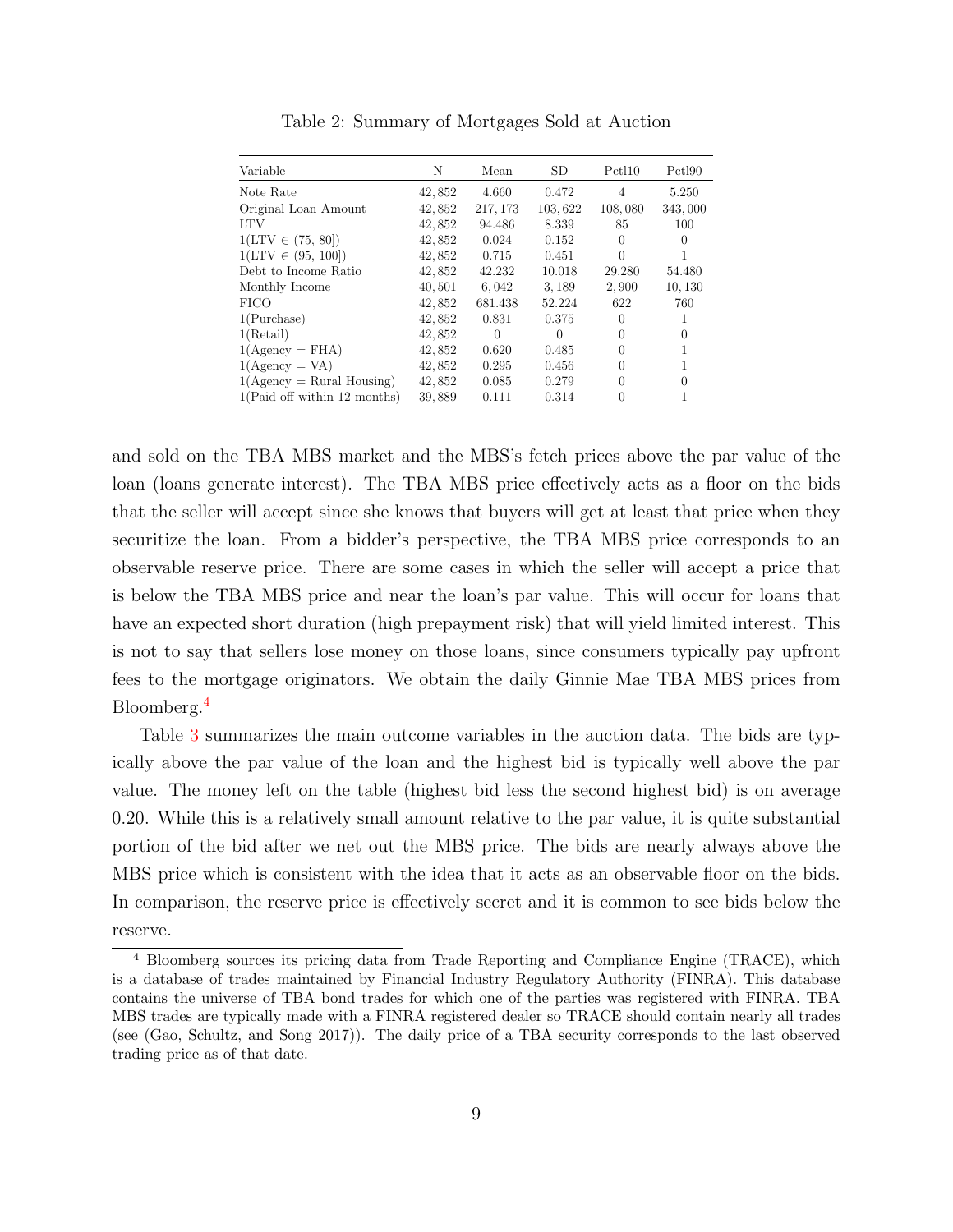<span id="page-9-0"></span>

| Variable                                        | N        | Mean     | <b>SD</b> | Pctl10   | Pctl90  |
|-------------------------------------------------|----------|----------|-----------|----------|---------|
| <b>Bid</b>                                      | 288, 454 | 104.214  | 1.487     | 102.325  | 105.780 |
| Highest Bid                                     | 42,779   | 104.765  | 1.450     | 102.869  | 106.436 |
| Money on Table <sup><math>a</math></sup>        | 32,518   | 0.237    | 0.467     | 0.020    | 0.534   |
| TBA MBS Price Associated with Loan <sup>b</sup> | 42,779   | 103.180  | 1.349     | 101.703  | 104.891 |
| Bid - TBA MBS Price                             | 288, 454 | 1.070    | 0.994     | 0.109    | 2.040   |
| Highest Bid - TBA MBS Price                     | 42,779   | 1.586    | 0.759     | 0.710    | 2.487   |
| Auction Reserve Price <sup>c</sup>              | 33, 571  | 104.356  | 1.373     | 102.505  | 105.890 |
| Bid - Reserve Price                             | 231,768  | $-0.222$ | 0.890     | $-0.875$ | 0.460   |
| Highest Bid - Reserve Price                     | 33, 571  | 0.397    | 0.572     | $-0.059$ | 1.049   |

Table 3: Summary of Bids

<sup>a</sup> Money on Table is the highest bid less the second highest bid and is only computed for auctions with at least two bidders.

 $^{\circ}$  If a mortgage can go into MBS's with two different coupons, we choose the price of the MBS with the higher coupon.

 $\epsilon$ <sup>c</sup> Data on the reserve price was not available for a subset of the auctions.

## <span id="page-9-1"></span>3 A Model of Financial Intermediation for Ginnie Mae Loans

In this section, we describe a simple model of securitization and loan acquisition. We focus on loans insured by Ginnie Mae; a public corporation responsible of insuring default risks for loans qualifying for FHA, VA, and rural housing subsidies. FHA loans represent the largest category, and have increased in popularity after the crisis, replacing privately securitized subprime loans. Under this program, borrowers with low credit-scores and/or high LTV ratios have access to a mortgage, but must incur higher insurance payments over the life of the contract. Ginnie loans therefore tend to be risker (both in terms of default and prepayment), and are a common choice for first-time homebuyers who eventually transit to conventional products after building enough equity. Importantly, these loans cannot easily be sold to the GSEs, which implies that this segment operate more or less independently of the others. Another difference is that unlike Freddie Mac and Fannie Mae, Ginnie Mae is only responsible of guaranteeing payments of MBS investors, and does not acquire or securitize loans directly. Banks are responsible of assembling MBS pools, subject to Ginnie's underwriting rules. The process of securitization can be quite complex. We focus on single-issuer securities that are created by the issuer, and sold to the To-Be-Announced market (TBA) (as opposed to specified pools).

Security valuation. MBSs are known as *pass-through securities*. They generate two sources of income for the bank: (i) upfront security price  $(P(c))$ , and (ii) monthly service income (stochastic). The monthly service income is determined by the difference between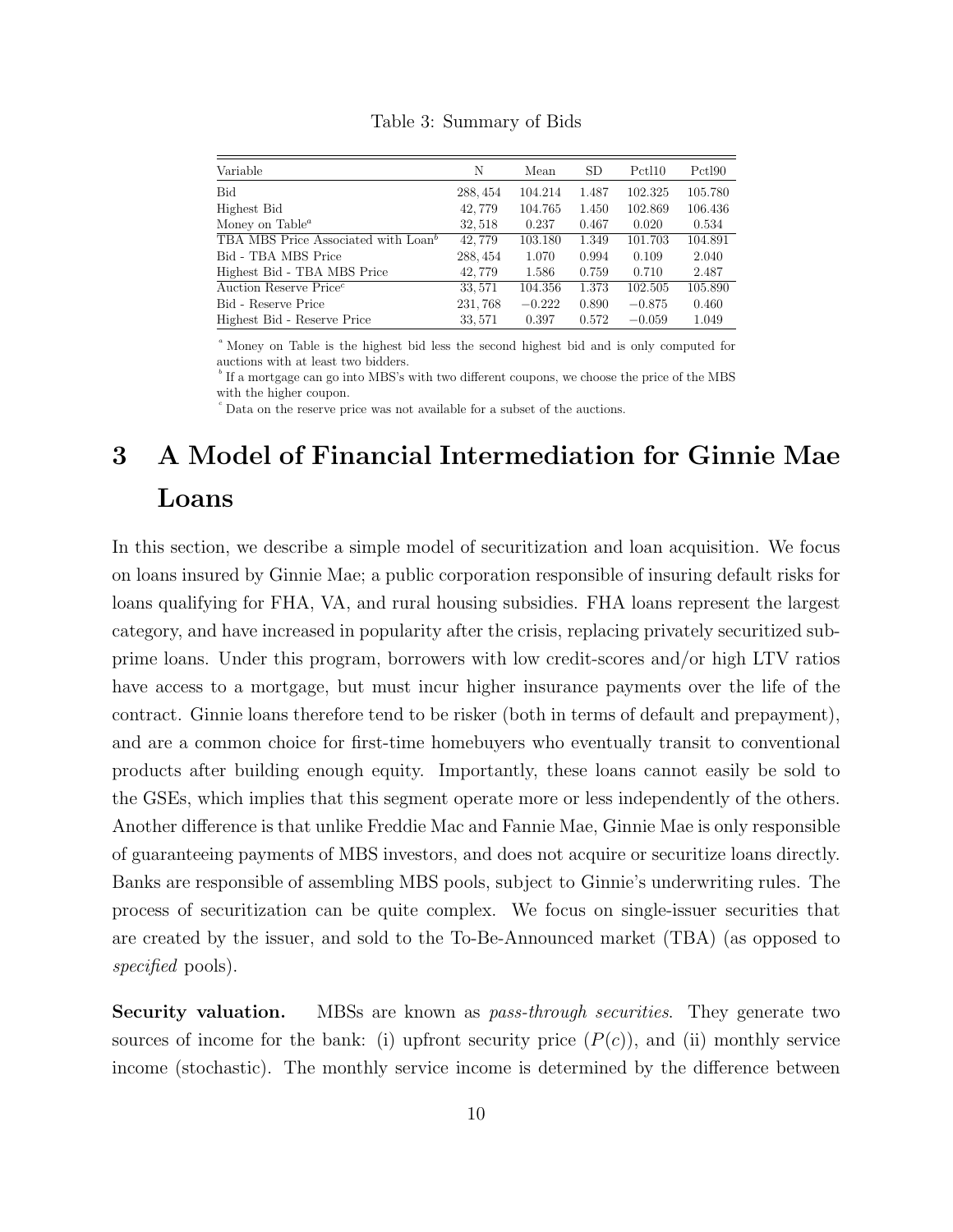the note rate associated with the mortgage  $(r)$ , the coupon c that must be paid to investors, and the guarantee fee (or  $g$ -fee) paid to the agency  $(g)$ . These three variables are measured in percentage points (p.p.). The excess corresponds to the gross profit margin on monthly servicing activities. Coupons are chosen from a discrete grid with 0.50 p.p. increments, while the note rates are typically selected from a finer 0.125 p.p. grid increment. For a loan i placed in an MBS with coupon choice of c, the revenue to the bank for a \$100 is given by:

<span id="page-10-0"></span>
$$
R_i(c) = \underbrace{P(c)}_{\text{upfront payment}} + \underbrace{\sum_{\tau=1}^{T} \delta^{\tau} L_{\tau,i}}_{\text{service multiple } (M_i)} \times \underbrace{\frac{r_i - g - c}{1200}}_{\text{service income}}
$$
(1)

where  $\delta$  is bank's discount rate,  $L_{\tau,i}$  is the loan balance at the end of month  $\tau$ , and T is the term of the loan. The second term is the discounted value of the service fees, which is the product of a service multiple,  $M_i$ , and service income. In practice,  $M_i$  is a random variable because it depends on the stochastic process determining prepayments, repayment, or default. The service income captures how the servicer collects a fraction of the interest produced by the loan. Since payments are made monthly and the units of  $r_i$ ,  $g$ , and  $c$  are in percentage points, we divide by 1200 to obtain the fraction of the monthly interest payment received. The security price  $P(c)$  reflects the market expectation about  $M_i$  when it is placed in a security with coupon c. Loans that are expected to generate more cash-flows than this market average are more valuable for the bank (i.e. high  $M_i$ ).

The discount factor  $\delta$  measures the weight that lenders place on future cash flows (relative to upfront cash payment). This weight may vary across lenders and time because of reserve requirements and the need for liquidity. In general, banks put more weight on liquidity than MBS investors, especially shadow-banks. This generates gains from trade even in the presence of asymmetric information [\(Downing et al. \(2009\)\)](#page-24-4). Since the Ginnie market is composed mostly of shadow banks with similar liquidity needs, in what follows we assume that  $\delta$  is the same across banks. We plan to allow  $\delta$  to vary across lenders when we consider extensions of this model, especially to loans insured by Fannie Mae and Freddie Mac.

Revenue Optimization. In the Ginnie TBA market, banks face the same security prices and, for a given loan, can select only two characteristics: (i) the delivery month, (ii) the coupon rate. In general, banks select the earliest delivery date available (next calendar month accounting for a 1-2 weeks of delivery time), and so we focus on the coupon choice. Subject to restrictions on the servicing income imposed by agencies, banks can choose the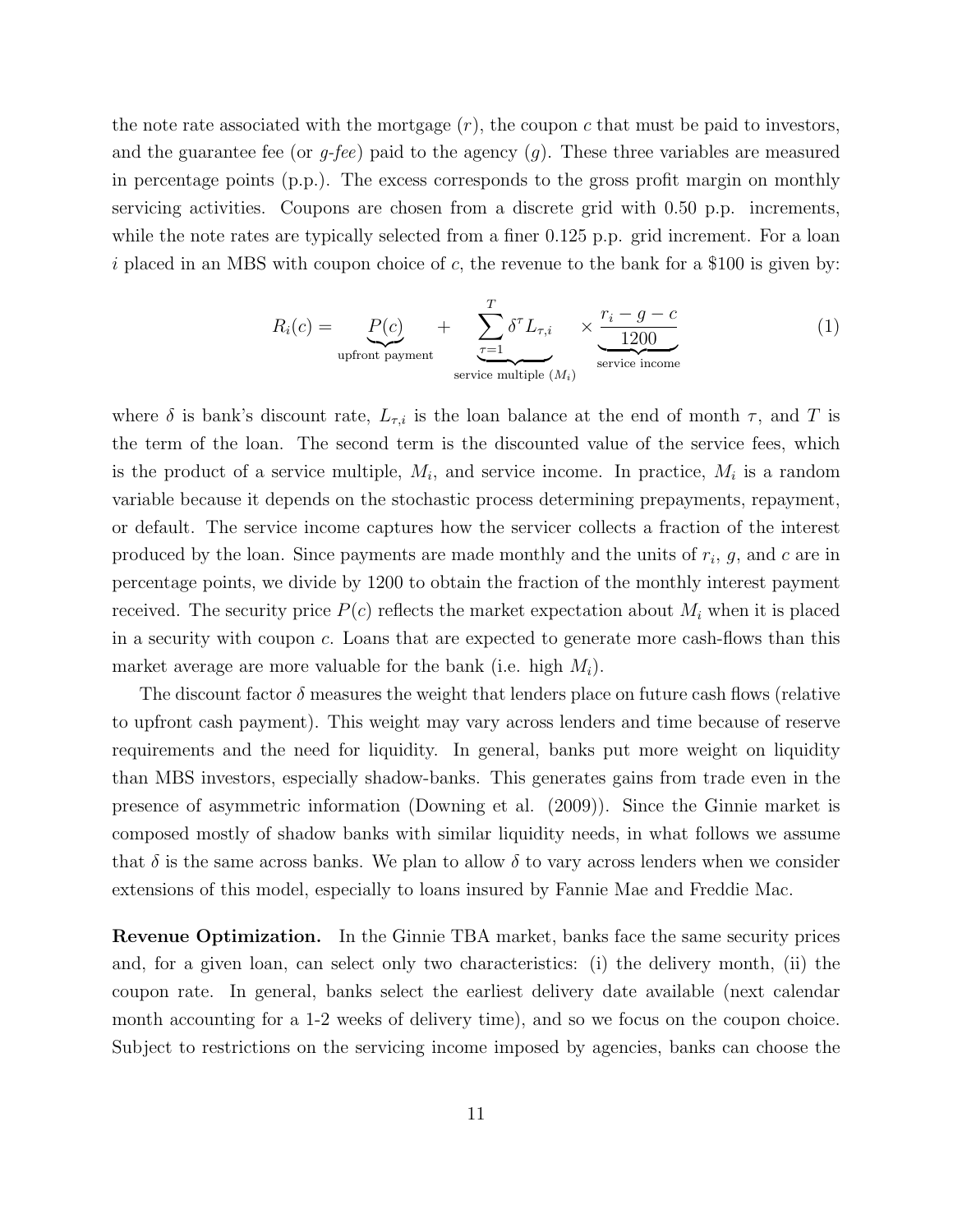coupon that maximize their expected revenue, taking the resale price as given. In the finance literature, this problem is described as the "best execution" of an MBS.

This choice depends on the relative resale price, as well firms' beliefs about multiplier  $(M_i)$ . Sellers face a tradeoff between increasing their expected revenue from payments by choosing a lower coupon, or increasing upfront revenue from selling the security by increasing the coupon value (i.e.  $P(c)$  is increasing in c). In general, banks select low coupons when they believe a loan will last longer than the market average. In contrast, for loans that are expected to be pre-paid early, banks will choose a higher coupon and earn a large profit from the resale price.

Ginnie Mae charge a fixed g-fee of 0.06 p.p. for all banks and restricts the coupon choice such that the spread  $(r - c)$  is between 0.25 and 0.75. This effectively imposes a minimum and maximum markup on banks. Since note rates are typically quoted on a 1/8 p.p. grid, this implies that for most loans banks do not face a coupon choice. However, for note rates ending with 0.25 or 0.75, lenders can choose a high or low coupon MBS. For instance, a 4.25 note rate mortgage can be pooled in a 4% coupon MBS (high) or in a 3.5% coupon MBS (low). In the latter case, the bank earns a servicing income of  $r-c-g = 0.69$  p.p., compared to 0.19 p.p. with the 4% coupon, but receives a lower upfront payment from selling the loan.

Since Ginnie does not collect other upfront payments from banks, the optimal coupon for eligible loans is defined as a binary discrete choice problem:

<span id="page-11-0"></span>
$$
c_i^* = \begin{cases} c_L & \text{If } m_i > \frac{P_H - P_L}{(c_H - c_L)/1200}, \\ c_H & \text{If } m_i < \frac{P_H - P_L}{(c_H - c_L)/1200}. \end{cases}
$$
(2)

where  $m_i$  is the expected value of  $M_i$ ,  $c_L$  and  $c_H$  denotes the low/high coupons available for loan i, and  $P_L < P_H$  are the associated TBA prices.

Equation [2](#page-11-0) makes it clear that only high duration loans are placed in the low-coupon option. Sellers' preferences for liquidity could also affect this decision. Sellers who value upfront cash payment (low  $\delta$ ) are more likely to choose the high-coupon option, which could mitigate the adverse selection problem. Note that securities traded on the TBA market can be adversely selected based on observed and unobserved characteristics (to the econometrician) of the loans, since the upfront payment received by issuers does not reflect the composition of MBS pools.

Following [Chiappori and Salanie \(2000\),](#page-24-7) this prediction can be tested empirically by measuring the correlation between the choice of a high coupon ("low deductible"), and the probability that a loan gets prepaid early ("accident"). This test can be implemented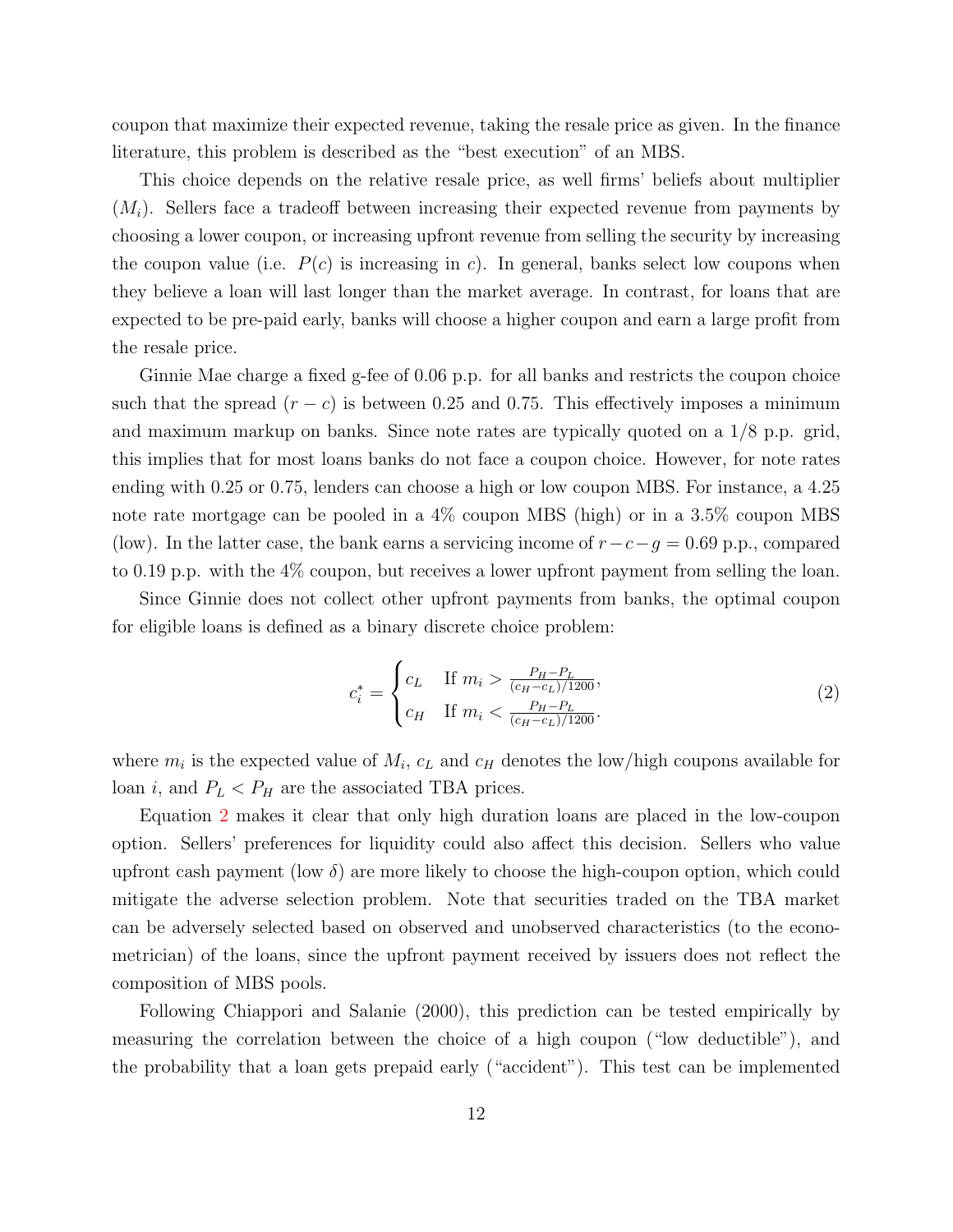either via regressions by measuring differences in the prepayment probability across the two contract types, or by measuring the correlation in two binary outcomes using a bivariate probit model.

Loan Acquisition. The wholesale channel is split between brokers and correspondent lenders. In 2017, 35% of all loans were originated by correspondent lenders, and 12% were originated by a broker. The remainder (53%) correspond to retail loans originated by vertically integrated banks. The fraction of correspondent loans is above 40% for Ginnie Mae MBSs. Correspondent loans are originated and funded by mortgage specialists or small/medium size deposit institutions who sell the loan at auction to banks, typically a few days after the closing date. Although the exact selling mechanism varies slightly across firms, our discussions with industry experts confirm that for the most part loans are sold via auction. In the retail and broker channels, banks purchase loans directly from borrowers. Lenders pay for the loan (*par* value), in exchange for a future stream of interest payments, and an upfront payment (or rebate) from the borrower. The retail price is given by lenders' rate sheets. In addition, rate sheets also depend on consumer characteristics such as FICO, location or income. This defines the boundaries of the markets in which lenders compete.<sup>[5](#page-12-0)</sup>

Banks differ in their portfolio of retail and wholesale loans. Quicken Loans or Bank of America, for instance, are vertically integrated, and rely almost exclusively on the retail channel to acquire loans. In contrast several large shadow-banks like Pennymac do not originate loans in the retail markets, and rely exclusively on the correspondent channel.<sup>[6](#page-12-1)</sup> For the most part however, banks and shadow banks manage a diversified portfolio of retail and correspondent loans. The exact nature of banks' portfolio is not measured accurately from public data sources such HMDA (see [Stanton and Wallace \(2014\)](#page-25-0) for a discussion). To analyze the role of vertical integration, we will subscribe to the survey conducted by *Inside* Mortgage Finance to measure the mixed of retail and wholesale loan securitized by each banks in a given period.

Our auction data comes from one of the largest loan exchange platform Optimal Blue (OB). The OB platform allows correspondent lenders to invite bidders to submit separate bids for each loan that they want to sell. This leads to a large number of simultaneous firstprice sealed-bid auctions The set of potential bidders varies across correspondent lenders. For each lender, this set is fixed in the short-run (between 8 to 15 lenders), and expanding

<span id="page-12-1"></span><span id="page-12-0"></span> ${}^{5}$ See [Fuster et al. \(2013\)](#page-24-9) for an analysis of lenders' rate sheets.

<sup>&</sup>lt;sup>6</sup>In the finance literature, institutions buying loans from correspondent lenders are often called "aggregator" or "sponsor" banks [\(Fuster et al. 2017\)](#page-24-10)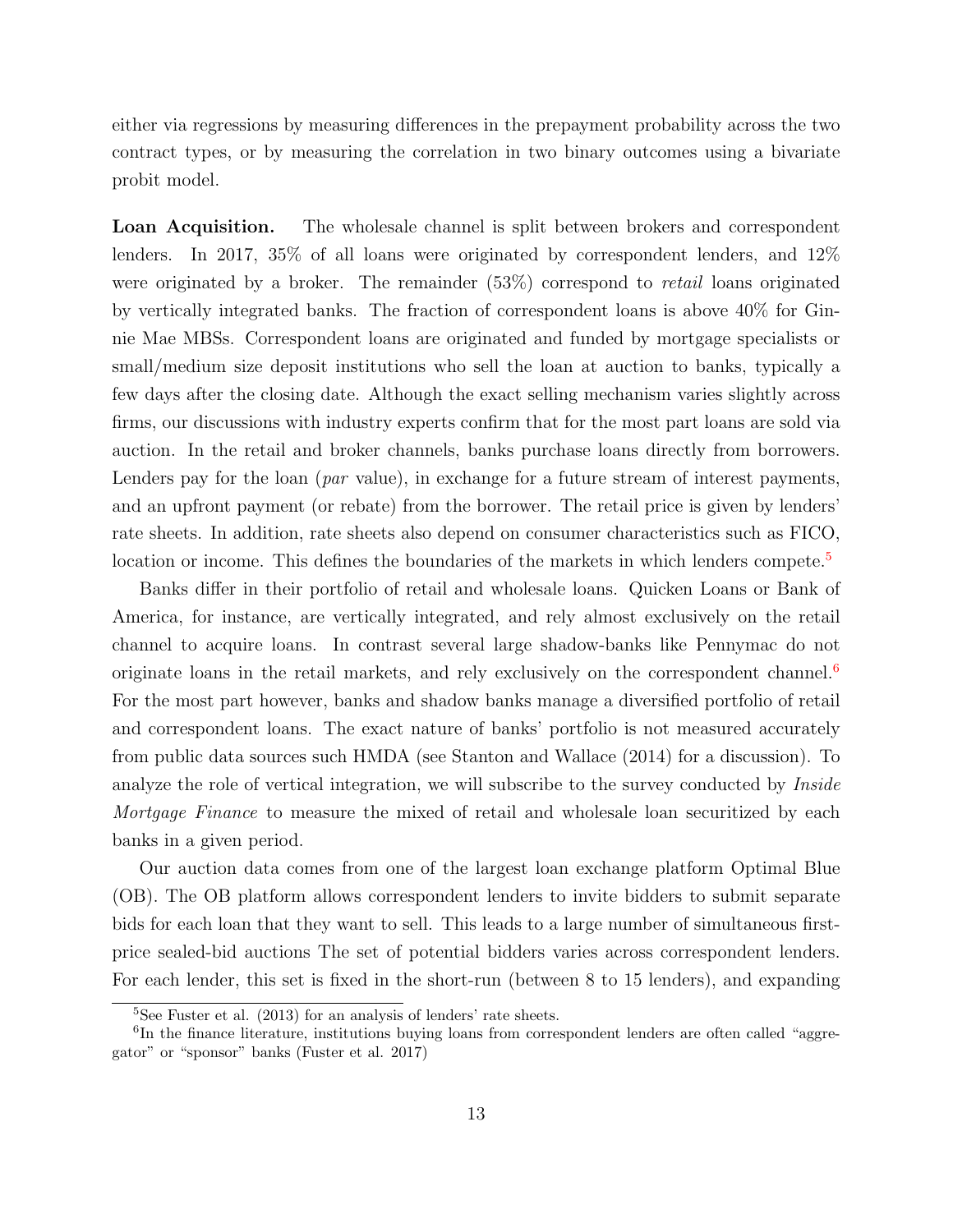the network involves sunk costs associated with meeting the underwriting standards of new upstream banks. In most auctions, all potential bidders are invited to bid (except in the case of more specialized loans), and the participation is nearly 100%.

Each bank j observes a private signal  $S_{ij}$  about its willingness-to-pay  $W_{ij}$  for loan i. Let  $Z_i$  denote a vector of borrower and loan characteristics. We consider two models of the information structure. In the **private value** (PV) model, bank  $j$ 's willingness-to-pay is given by

$$
W_{ij} = \bar{R}_i + S_{ij} \tag{3}
$$

where  $\bar{R}_i$  is the expected revenue

$$
\bar{R}_i = P(c) + \left(\frac{r_i - c - g}{1200}\right) E[M_i | Z_i]
$$

and  $S_{ij}$  is a private idiosyncratic value shock (e.g., costs or liquidity). Here  $r_i$  is common to each bidder since they face the same security price and service fee, and have the same expectation of  $M_i$ . Bidders compete away this value, so the dispersion in bids reflects the dispersion in the value shock. In the common value (CV) model, the (unknown) value of the loan is the same for all bidders

$$
W_{ij}=R_i,
$$

and each bidder j gets an informative signal  $S_{ij}$  about  $R_i$  before bidding. In this case, the dispersion in bids reflects the dispersion in signals.

Our tests assume that the auction has a pure strategy, monotone equilibrium. Let  $B_{ij} =$  $\beta_{ij}(S_{ij};Z_i)$  denote bidder i's bid function for loan i. Then, under PV,

$$
E[M_i|S_{ij} = s, Z_i] = E[M_i|B_{ij} = b, Z_i] = E[M_i|Z_i].
$$

The first equality follows from monotonicity and the second from independence of  $S_{ij}$  and  $M_i$ . By contrast, under CV,

$$
E[M_i|S_{ij} = s, Z_i] = E[M_i|B_{ij} = b, Z_i]
$$

in strictly increasing in  $b$ . Thus, ex post measures of loan performance do not vary with  $b$  if the auction is PV and they are strictly increasing in b if the auction is CV. We refer to this test as the monotonicity test.

We refer to our second test as the **Winner's Curse** test. Bidder j wins the auction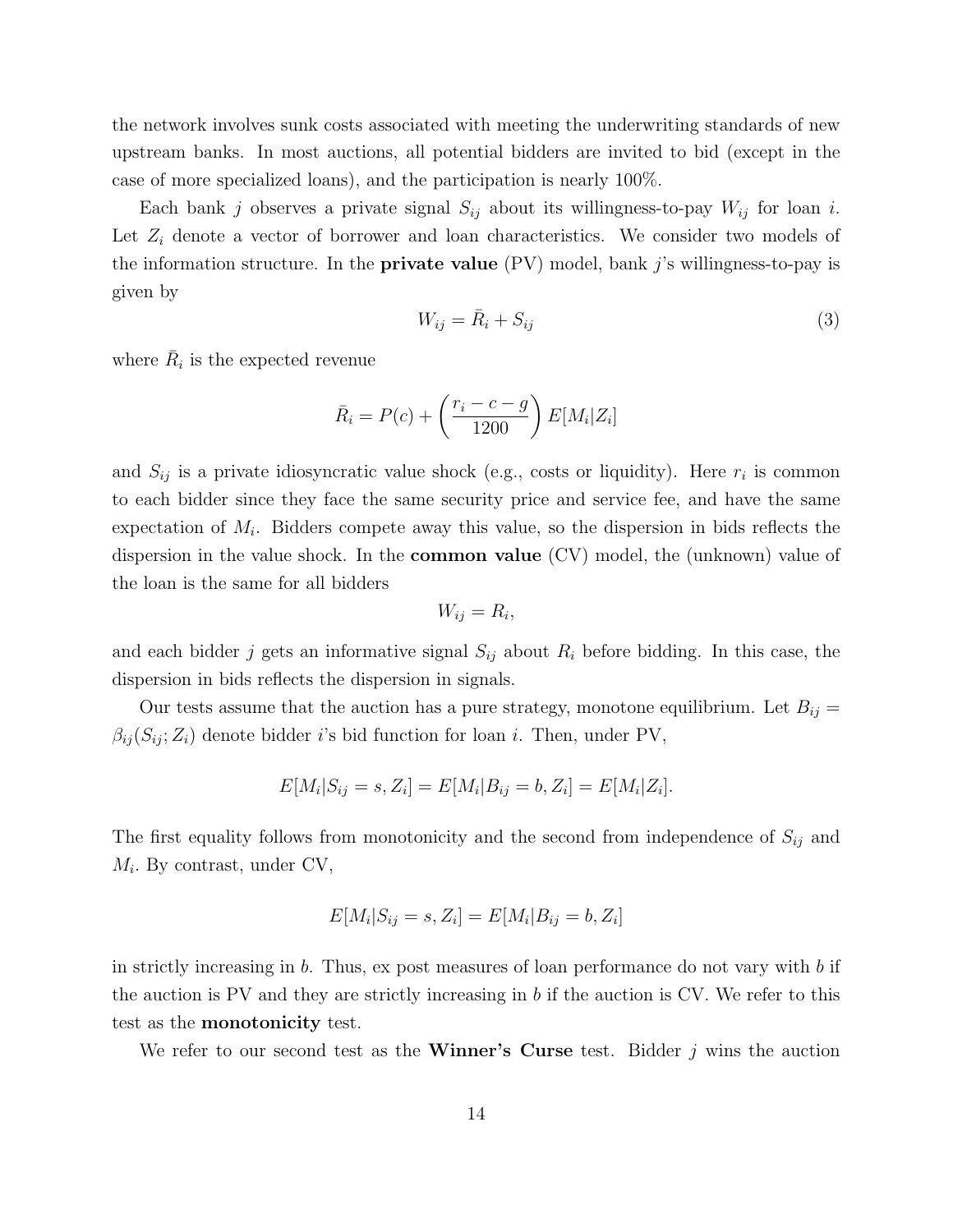when it submits the highest bid. Let  $B_{i,-j}$  denote the vector of bids submited by j's rivals for loan  $i$ . Then, under PV,

$$
E[M_i|B_{ij} = b, \max\{B_{i,-j}\} < b, Z_i] = E[M_i|Z_i]
$$

and under CV,

$$
E[M_i|B_{ij} = b, \max\{B_{i,-j}\} < b, Z_i] < E[M_i|B_{ij} = b, Z_i]
$$

If the auction is PV, there is no selection effect: since ex post measures of loan performance not vary with  $b$ , they also do not vary when  $b$  is the winning bid. By contrast, if the auction is CV, there is a selection effect: winning is "bad news". It means that rivals have lower signals, which implies lower survival rates.

We run these tests on the sample of Ginnie Mae loans where bidders cannot choose the coupon rate - i.e., the note rate uniquely determines the coupon rate. For these loans, the security price and service fee are the same for each bidder. The only source of variation in the willingness-to-pay across bidders is their private signal, which can reflect differences in information about prepayment risk or costs. An extension that we intend to explore is a richer model of bidder heterogeneity in which bidders can differ in both liquidity needs and information about prepayment risk.

## <span id="page-14-0"></span>4 Testing for adverse-selection in pre-payment risk

In this section we present the results of an analysis of the importance of adverse selection in the market for Ginnie Mae securities. We exploit the fact that lenders face a coupon choice for mortgages with note-rates ending in 0.25 and 0.75. For those loans, the optimal coupon choice is the result of a tradeoff between future cash flows, and resale price. Since loans are sold on the TBA market (future contract), the resale value is not function of the loan characteristics (including the note rate). Everything else being equal, banks are more likely to deliver loans with speedier expected payments in high-coupon MBS (lemons), and place loans with a longer expected duration in low-coupon MBS.

We test this prediction of the model using publicly available data on loan performance and securitization provided by Ginnie Mae for the period between 2014 and 2018. We measure the activity status of loans in the Fall of 2019. This data-set includes an identifier for the MBS security attached to each loan (CUSIP), as well as a large set of borrower characteristics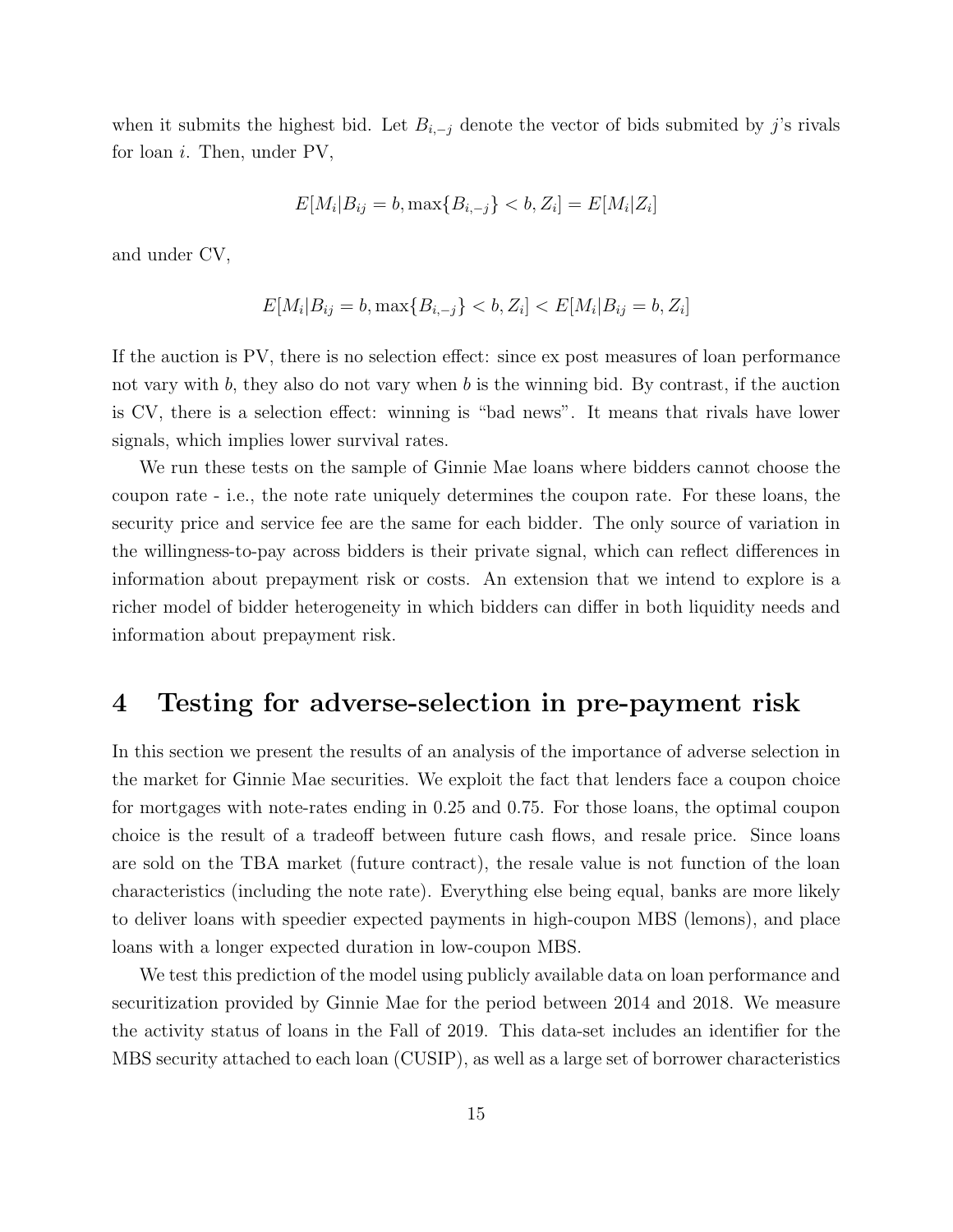(i.e. note rate, risk score, loan size, loan purpose, region, etc.). We supplement this data with the price of TBA trades prior to the delivery date of each security (from TRACE). We use this to measure the difference in upfront payments  $(P(c))$  between high and low coupon securities.

Our first set of results are obtained by analyzing the reduced-form relationship between the choice of a high coupon, and the probability of early pre-payment. This is similar to the analysis in [Agarwal et al. \(2012\).](#page-24-3) Importantly the popularity of the low-coupon option has been increasing over time, since the risk of prepayment decreased between 2013 and 2018 (i.e. decreasing yield curve). For much of this period, the default option for most lenders is the high coupon MBS. By the end of the period, however, nearly 40% of banks were mixing between the two options.

To account for this underlying trend in prepayment and coupon choice, we compare loans with the same note-rates that are securitized in the same period (month/year). This leads to the following linear probability model with note-rate/period fixed effects  $(\mu_{r,t})$ :

$$
Y_{it} = \alpha \mathbb{1}\{\text{Coupon eligible}\}_{it} \times \mathbb{1}\{\text{High coupon}\}_{it} + \lambda \mathbb{1}\{\text{Coupon eligible}\}_{it} + X_{it}\beta + \mu_{r,t} + e_{it}
$$

where  $X_i$  are loan characteristics. The "Coupon eligible" indicator variable is equal to one if the note-rate ends with 0.25 or 0.75. The dependent variable is an indicator equal to one if the loan pre-paid prior to month  $T \in \{12, 24, 36\}$ . We multiple the dependent variable by 100 to facilitate the interpretation of  $\alpha$  (i.e. percentage difference in pre-payment rate).

Preliminary results are presented in Table [4.](#page-16-0) We estimate equation [\(4\)](#page-14-0) separately for loans acquired in the retail (odd columns) and wholesale (even columns) channels. Since we condition on borrower and loan characteristics, the coefficient measures the extent of adverse-selection from private information learned by lenders through the loan acquisition process. In both channels, we find that loans placed in high-coupon securities are adversely selected, relative to loans with the same note-rate and delivery date pooled in low coupon MBS. Interestingly, high-coupon loans acquired through the retail channel are between 9% and 10% more likely to pre-pay early (compared to the same average), while high-coupon loans originated by brokers and correspondent are between 5% and 7% more likely to prepay early. This difference is stable across specifications (i.e. duration cutoff) and is statistically significant from zero.

Next we measure directly the correlation between the choice of using a high-coupon and the pre-payment probability using a bivariate probit model similar to one used in [Chiappori](#page-24-7)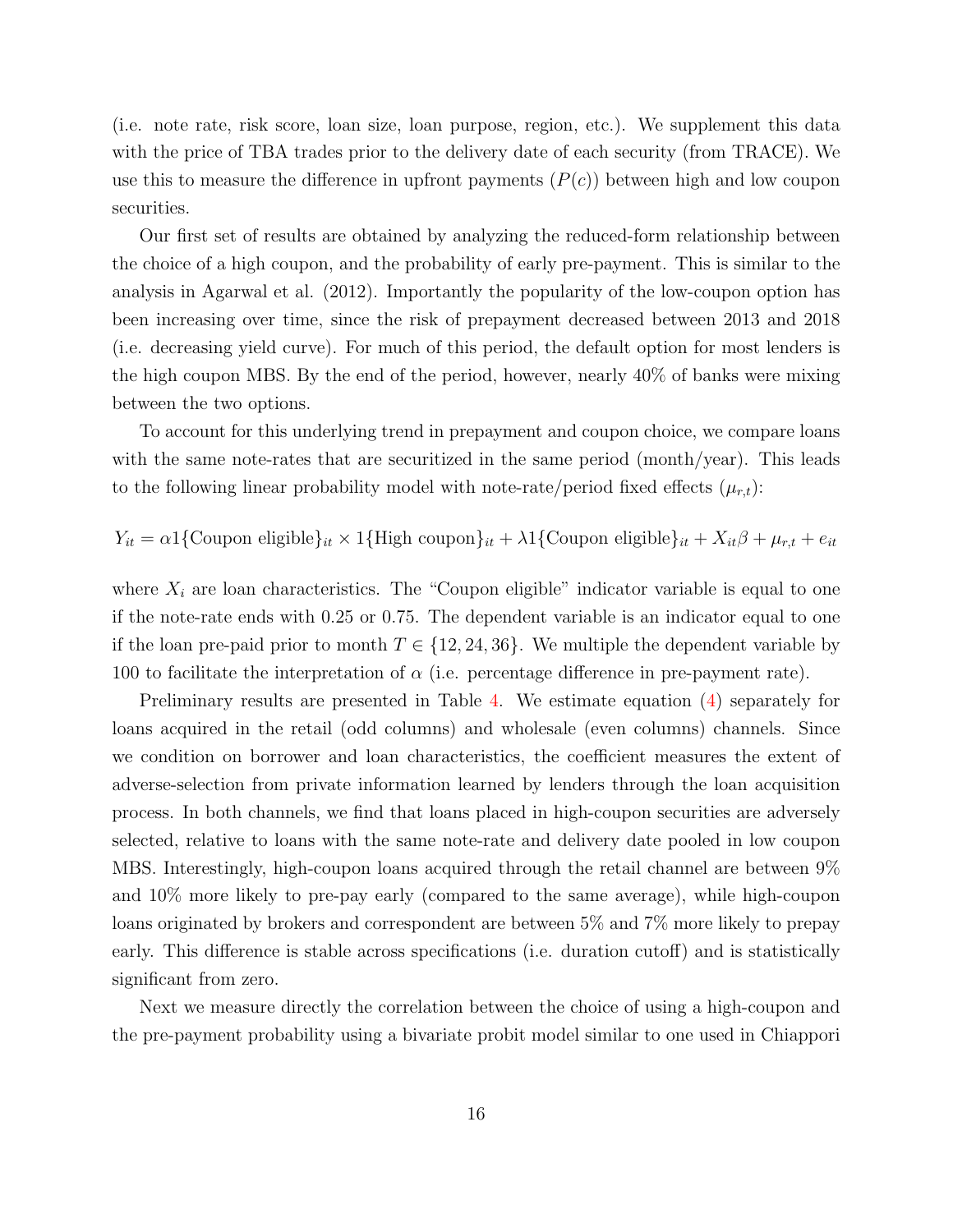|                               | $\left( 1\right)$ | $\left( 2\right)$    | (3)       | (4)        | (5)       | (6)        |
|-------------------------------|-------------------|----------------------|-----------|------------|-----------|------------|
| <b>VARIABLES</b>              | T < 12            | T < 12               | T < 24    | T < 24     | T < 36    | T < 36     |
|                               |                   |                      |           |            |           |            |
| High coupon x Coupon eligible | $0.94***$         | $0.678***$           | $1.79***$ | $1.141***$ | $2.11***$ | $1.200***$ |
|                               | (0.11)            | (0.0922)             | (0.13)    | (0.111)    | (0.14)    | (0.117)    |
| Constant                      | $-2.20***$        | $1.105***$           | $3.97***$ | $5.930***$ | $7.02***$ | $5.261***$ |
|                               | (0.47)            | (0.394)              | (0.61)    | (0.509)    | (0.67)    | (0.553)    |
|                               |                   |                      |           |            |           |            |
| Observations                  | 3,369,327         | 4,741,907            | 3,369,327 | 4,741,907  | 3,369,327 | 4,741,907  |
| R-squared                     | 0.109             | 0.110                | 0.134     | 0.144      | 0.164     | 0.177      |
| Channel                       | retail            | wholesale            | retail    | wholesale  | retail    | wholesale  |
| Borrower characteristics      | Yes               | $\operatorname{Yes}$ | Yes       | Yes        | Yes       | Yes        |
| Mean dep. var.                | 9.41              | 9.405                | 18.5      | 18.47      | 24.2      | 24.17      |

<span id="page-16-0"></span>[Table 4: Estimated differences in pre-payment probability between high and low coupon](#page-24-7) MBS

Robust standard errors in parentheses \*\*\* p<0.01, \*\* p<0.05, \* p<0.1

[and Salanie \(2000\):](#page-24-7)

$$
\mathbf{1}(\text{High Coupon})_i = Z_i = \mathbf{1}(X_t \beta + \varepsilon_t > 0),
$$

$$
\mathbf{1}(\text{Prepaid in 1 Year})_i = Y_i = \mathbf{1}(X_t \gamma + \eta_t > 0).
$$

Here  $\varepsilon_t$  is an unobserved shock determining lender's coupon choice, and  $\eta_t$  is an unobserved shock determining the borrower's decision to prepay the loan in the first year (i.e.  $T = 12$ ). The test focuses on the correlation between  $\varepsilon$  and  $\eta$  ( $\rho$ ). If  $\varepsilon$  includes private information on the likelihood of prepayment in first year, it should also help predict this event. It implies that  $\varepsilon$  and  $\eta$  are positively correlated, and that more information leads to higher correlation.

As with the regression analysis, we account for differences across note rates by estimating the model separately for the most common note-rates available during our sample period: 3.75, 4.25, 4.75, and 5.25. Recall that roughly half of lenders almost never exercise the low-coupon option when available. To estimate the bivariate probit models, we focus on the sub-sample of banks who exercise this option more than 10% of the time. This represents a sub-set of the full sample used in the regression analysis above.

Table [5](#page-17-0) presents the main results. The top panel reports the estimation results for retail loans. Consistent with the regression results, we find that the propensity to use a highcoupon is positively correlated with early pre-payment. The correlation is different from zero for all note-rates expect for the 5.25 contract (which is the less traded loan in our sample).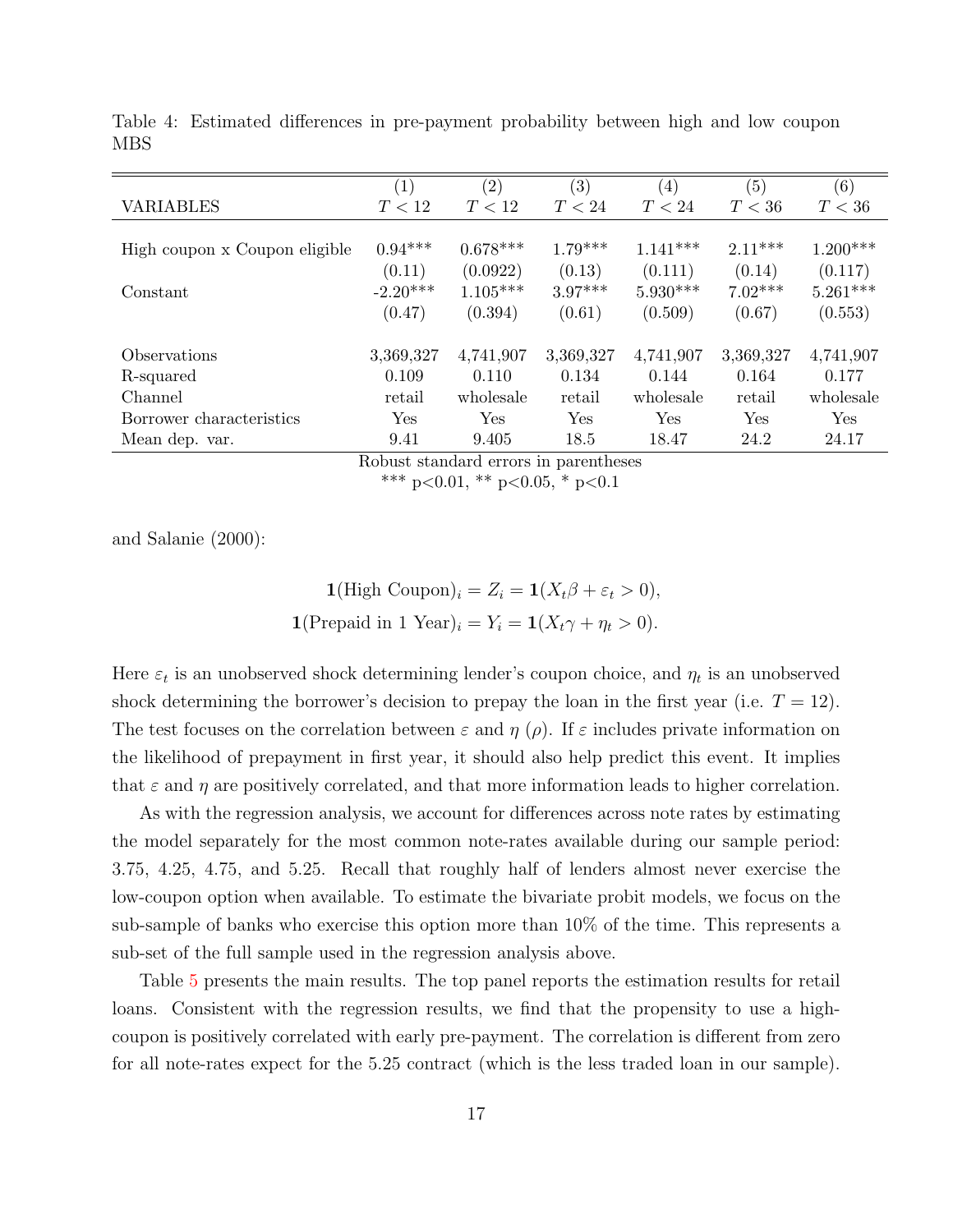#### Table 5: Bivariate Probit results

<span id="page-17-0"></span>

|          |          |             | N       |            |       |       |                           | Bivariate Probit  |
|----------|----------|-------------|---------|------------|-------|-------|---------------------------|-------------------|
|          |          | High Coupon |         | Low Coupon |       |       |                           |                   |
| NoteRate | N        | $Y=0$       | $Y=1$   | $Y=0$      | $Y=1$ | ô     | $\mathrm{se}(\hat{\rho})$ | 95% CI            |
| 3.750    | 134, 483 | 115,693     | 9,150   | 9, 116     | 524   | 0.039 | 0.012                     | (0.015, 0.063)    |
| 4.250    | 144,962  | 102,574     | 22, 352 | 18,025     | 2,011 | 0.111 | 0.009                     | (0.094, 0.128)    |
| 4.750    | 59,564   | 28,099      | 10,493  | 17, 324    | 3.648 | 0.094 | 0.010                     | (0.075, 0.113)    |
| 5.250    | 17,520   | 3,783       | 1,301   | 9,025      | 3,411 | 0.009 | 0.017                     | $(-0.024, 0.043)$ |

(a) Retail loans

|          |          |             | N       |            |       |       |                           | Bivariate Probit  |
|----------|----------|-------------|---------|------------|-------|-------|---------------------------|-------------------|
|          |          | High Coupon |         | Low Coupon |       |       |                           |                   |
| NoteRate | N        | $Y=0$       | $Y=1$   | $Y=0$      | $Y=1$ | ô     | $\mathrm{se}(\hat{\rho})$ | 95% CI            |
| 3.750    | 232, 468 | 202, 574    | 13,515  | 15,553     | 826   | 0.018 | 0.011                     | $(-0.003, 0.039)$ |
| 4.250    | 194, 705 | 149, 402    | 20, 240 | 22, 357    | 2,706 | 0.037 | 0.008                     | (0.022, 0.053)    |
| 4.750    | 72,875   | 47, 318     | 6.512   | 16, 421    | 2,624 | 0.029 | 0.010                     | (0.009, 0.05)     |
| 5.250    | 22,654   | 10,258      | 1,570   | 9,177      | 1,649 | 0.065 | 0.014                     | (0.037, 0.093)    |

(b) Wholesale loans

The bottom panel presents the same results for loans acquired in the wholesale market. Altough the correlation coefficients are statistically different from zero, the magnitude of the correlation is smaller in the wholesale channel. This is consistent with the idea that vertically integrated banks are more informed about prepayment risks than banks who rely on third-party originators.

These two set of results confirm that the TBA market is adversely selected based on private information that banks have about pre-payment risk. This is consistent with the results obtained previously by [Agarwal et al. \(2012\)](#page-24-3) and [Downing et al. \(2009\),](#page-24-4) although our identification strategy is different.

## 5 An analysis of the Winner's Curse in the wholesale market

In this section we present the results of our monotonicity and winner's curse tests of the PV model against the alternative of CV model. We use the valuation model describe in Section [3](#page-9-1) to conduct our analysis. In general, the willingness to pay of banks is a nonlinear function of their beliefs about prepayment and preference for liquidity, because of the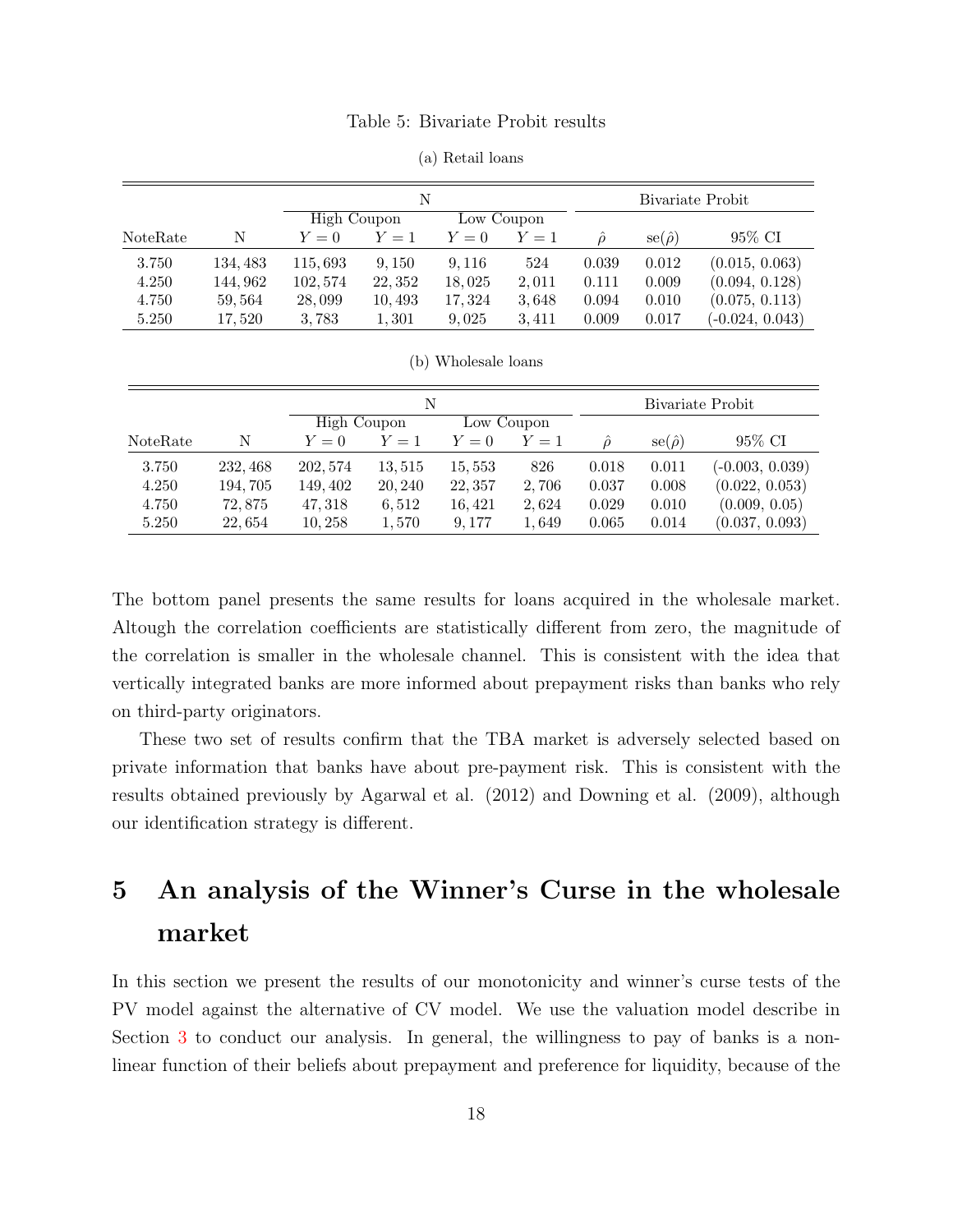coupon optimization problem. However, the Ginnie Mae securitization rules mean that there are loans that can only enter one coupon (i.e. loans with a note rate that does not end in .25 or .75). We focus on these loans without a coupon option for the winner's curse test.

Before discussing the results of this test, we first present a descriptive analysis of the distribution of bids in the loan-exchange platform. To describe the bidding patterns we see in the data, we estimate the following OLS regression of bids  $(b_{i,t})$ :

<span id="page-18-0"></span>
$$
\ln(b_{it} - P(c)) = x_t'\beta + \delta_s + \delta_i + \delta_m + \delta_{\mathcal{N}} + \epsilon_{it},\tag{4}
$$

where i denotes an investor (bidder), t denotes a loan (auction), s denotes a seller,  $P(c)$  is the TBA MBS price that the loan can enter,  $x_t$  are loan characteristics,  $\delta_s$  are seller fixed effects,  $\delta_i$  are investor fixed effects,  $\delta_m$  are month fixed effects, and  $\delta_{\mathcal{N}}$  are number of bidder fixed effects. Note that the natural logarithm of the service income,  $\ln(\frac{r_{it}-c-g}{1200})$ , is included in the loan characteristics and that when creating a fixed effect for number of bidders, we pool all loans with 16 or more bidders. Since the dependent variable is a logarithm, we only focus on bids that are above the MBS price. This specification of the regression allows us to test the validity of our valuation model. Algebraically manipulating equation [\(1\)](#page-10-0) results in the logarithm of the WTP less the MBS price is linear in the logarithm of the service income, which has a coefficient of one. This implies that the logarithm of the service income in our specification should have a coefficient of one. This is because the service income is a common valuation component for all bidders so they will all adjust their bids by this amount.

We run the regression on two samples and report the results in Table [6.](#page-19-0) Column  $(1)$ shows the estimates when we used all bids that were above the MBS price. Column (2) is similar but focuses on bids in auctions that received at least two bids above the MBS price; this is the sample on which we run the winner's curse test. Both specifications produce similar estimates. The estimates show that logarithm of the service income has a coefficient that is close to one, which is consistent with our valuation model's prediction and is evidence of its validity.

To understand which covariates account for the variation in the bids, we use specification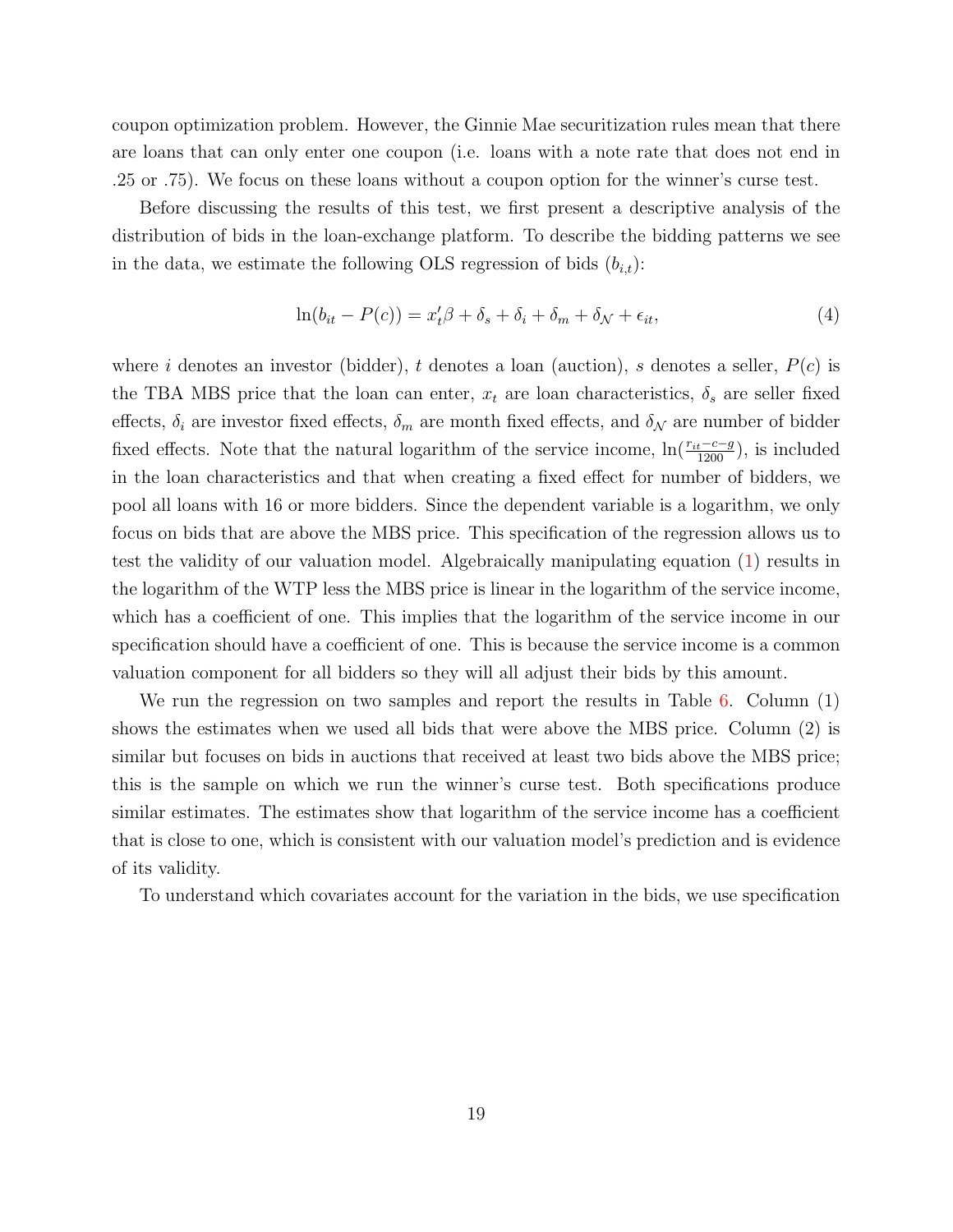Table 6: Bid OLS Regression

<span id="page-19-0"></span>

|                                                | $ln(Bid - TBA MBS Price)$ |                      |
|------------------------------------------------|---------------------------|----------------------|
|                                                | (1)                       | (2)                  |
| $\ln((r-q-c)/1200)$                            | $1.008***$ $(0.054)$      | $1.016***$ $(0.054)$ |
| NoteRate                                       | $0.762***$ $(0.226)$      | $0.702***$ $(0.226)$ |
| NoteRate <sup>2</sup>                          | $-0.106***$ (0.023)       | $-0.099***$ (0.023)  |
| ln(LoanAmount)                                 | $-0.128***$ (0.049)       | $-0.120**$ (0.049)   |
| <b>LTV</b>                                     | $-0.005*(0.003)$          | $-0.006**$ (0.003)   |
| $1(LTV \in (75, 80])$                          | 0.005(0.009)              | 0.004(0.009)         |
| $1(LTV \in (95, 100])$                         | $0.022***$ $(0.004)$      | $0.021***$ $(0.004)$ |
| Debt to Income Ratio                           | 0.001(0.0005)             | $0.001^*$ (0.0005)   |
| <b>FICO</b>                                    | 0.001(0.001)              | 0.0002(0.001)        |
| Monthly Income $(\$K)$                         | $-0.003***$ (0.001)       | $-0.003***$ (0.001)  |
| 1(Monthly Income $\geq$ \$20K)                 | $-0.320***$ (0.019)       | $-0.328***$ (0.019)  |
| $1(LP = Purchase)$                             | $-2.502***$ (0.549)       | $-2.929***$ (0.549)  |
| $1(LP = Refi Cashout)$                         | $-2.827***$ (0.559)       | $-3.132***$ (0.559)  |
| $1(LP = Refi Rate-and-Term)$                   | $-1.967***$ (0.556)       | $-2.450***$ (0.556)  |
| $1(LP = VA$ Rate Reduction)                    | $-2.624***$ (0.606)       | $-3.090***$ (0.606)  |
| $1$ (Occupancy = Primary)                      | $-0.142**$ (0.064)        | $-0.183***$ (0.064)  |
| $1$ (Occupancy = 2nd Home)                     | $-0.082(0.152)$           | $-0.103(0.152)$      |
| $1(Agency = VA)$                               | $-0.128**$ (0.052)        | $-0.130**$ (0.052)   |
| $1(Agency = FHA)$                              | $0.097*$ $(0.051)$        | $0.096*(0.051)$      |
| $1$ (Units = 2)                                | $-0.027**$ (0.012)        | $-0.029**$ (0.012)   |
| $1$ (Units = 3)                                | $-0.037$ * (0.020)        | $-0.040**$ (0.020)   |
| $1$ (Units = 4)                                | $-0.018(0.048)$           | $-0.018(0.048)$      |
| $LTV \times 1(LP) =$ Purchase)                 | $0.006*$ (0.003)          | $0.007**$ (0.003)    |
| $LTV \times 1(LP) = \text{Refi}$ Cashout)      | $0.006**$ (0.003)         | $0.007**$ $(0.003)$  |
| $LTV \times 1(LP) = \text{Refi Rate-and-Term}$ | 0.005(0.003)              | $0.006**$ (0.003)    |
| $LTV \times 1(LP = VA$ Rate Reduction)         | $0.008***$ $(0.003)$      | $0.009***$ $(0.003)$ |
| $FICO\times1(LP = Purchase)$                   | $0.003***$ $(0.001)$      | $0.003***$ $(0.001)$ |
| $FICO\times1(LP)$ Refi Cashout)                | $0.003***$ $(0.001)$      | $0.004***$ $(0.001)$ |
| $FICO\times1(LP = Refi Rate-and-Term)$         | $0.002***$ $(0.001)$      | $0.003***$ $(0.001)$ |
| $FICO\times1(LP = VA$ Rate Reduction)          | $0.003***$ $(0.001)$      | $0.003***$ $(0.001)$ |
| Observations                                   | 182,638                   | 174,847              |
| $R^2$                                          | 0.376                     | 0.371                |
| Adjusted $\mathbb{R}^2$                        | 0.376                     | 0.370                |

<sup>∗</sup>p<0.1; ∗∗p<0.05; ∗∗∗p<0.01. Robust standard errors reported and clustered at the bidder level.

• Reports the regression estimates of the regression specified in [\(4\)](#page-18-0). Column (1) includes all bids that were at least the TBA MBS price. Column (2) is similar but only focuses on auctions that had at least two bids above the TBA MBS price. Both regressions include seller, bidder, U.S. state, month, and number of bidder fixed effects (not reported).

• The left out Agency is Rural Housing.

• LP stands for loan purpose and the left out group is "FHA Streamline Refi".

• Left out group for Occupancy is "Investment Property".

• Left out group for Units is 1.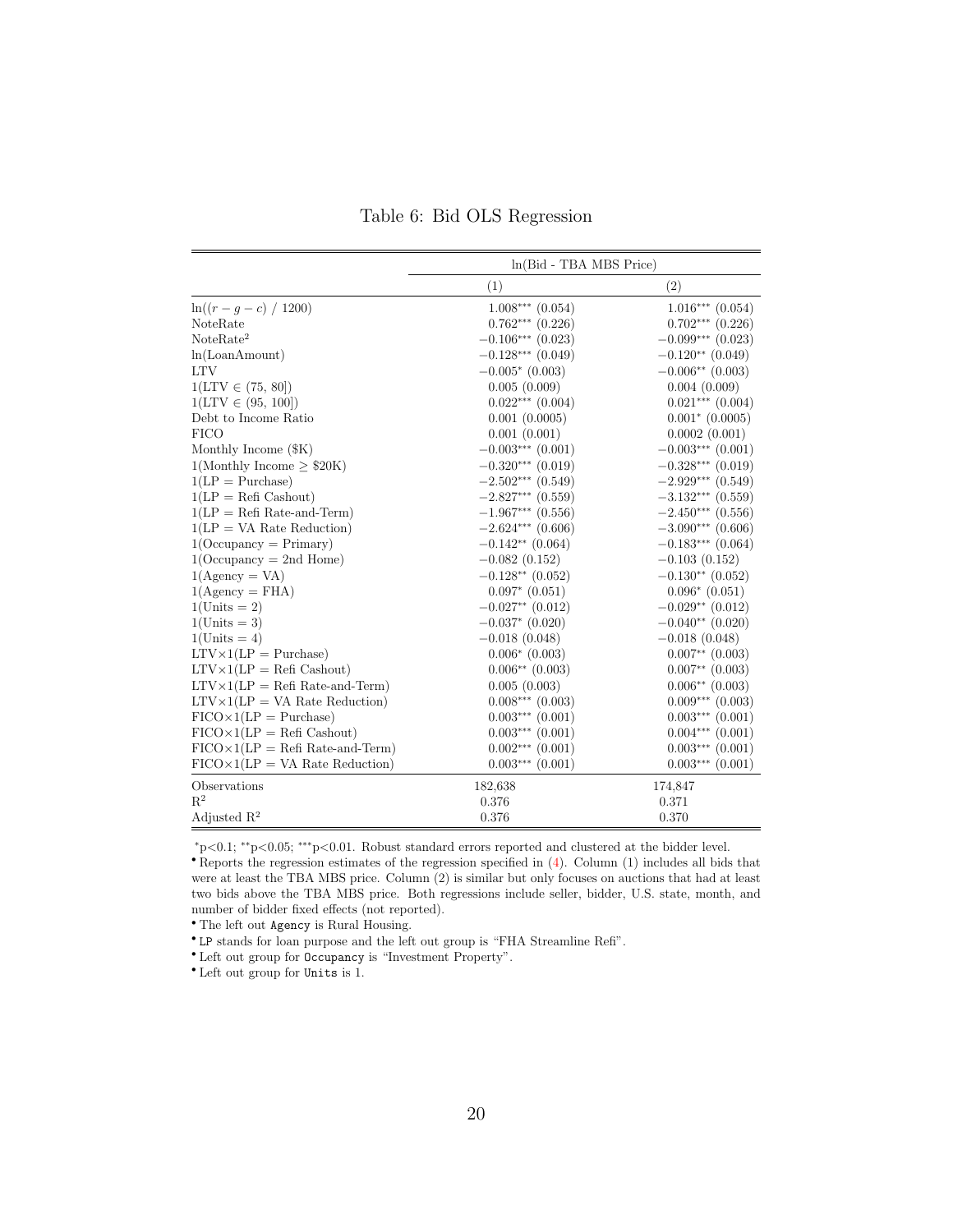| Variable                                         | Value     | Percentage |
|--------------------------------------------------|-----------|------------|
| $Var(ln(b_{it} - P(c)))$                         | 0.349     | 100.000    |
| $Var(\delta_s)$                                  | 0.015     | 4.231      |
| $Var(\delta_i)$                                  | 0.022     | 6.204      |
| $Var(\delta_m)$                                  | 0.0004    | 0.109      |
| $Var(\delta_N)$                                  | 0.017     | 4.999      |
| $Var(x, \beta)$                                  | 0.091     | 26.110     |
| $Var(\epsilon_{it})$                             | 0.220     | 62.884     |
| $2Cov(\delta_s, \delta_i)$                       | 0.0002    | 0.046      |
| $2Cov(\delta_s, \delta_m)$                       | $-0.0001$ | $-0.020$   |
| $2Cov(\delta_s, \delta_N)$                       | $-0.019$  | $-5.420$   |
| $2Cov(\delta_s, x'_t \beta)$                     | 0.001     | 0.347      |
| $2Cov(\delta_i, \delta_m)$                       | 0.00001   | 0.004      |
| $2Cov(\delta_i, \delta_N)$                       | $-0.002$  | $-0.624$   |
| $2Cov(\delta_i, x'_i, \beta)$                    | $-0.002$  | $-0.590$   |
| $2Cov(\delta_m, \delta_N)$                       | $-0.0003$ | $-0.078$   |
| $2Cov(\delta_m, x'_t \beta)$                     | 0.001     | 0.147      |
| $2Cov(\delta_{\mathcal{N}}, x_t^{\prime} \beta)$ | 0.006     | 1.651      |

<span id="page-20-0"></span>Table 7: Variance Decomposition of Bids

Reports the variance decomposition of ln(Bid - TBA MBS Price) based on regression specification (2) in Table [6.](#page-19-0)

(2) in Table [6](#page-19-0) to do the following variance decomposition:

$$
Var(ln(b_{it} - P(C))) = Var(\delta_{s}) + Var(\delta_{i}) + Var(\delta_{m}) + Var(\delta_{N}) + Var(x_{t}'\beta) + Var(\epsilon_{it})
$$
  
+ 2Cov(\delta\_{s}, \delta\_{i}) + 2Cov(\delta\_{s}, \delta\_{m}) + 2Cov(\delta\_{s}, \delta\_{N}) + 2Cov(\delta\_{s}, x\_{t}'\beta)  
+ 2Cov(\delta\_{i}, \delta\_{m}) + 2Cov(\delta\_{i}, \delta\_{N}) + 2Cov(\delta\_{i}, x\_{t}'\beta)  
+ 2Cov(\delta\_{m}, \delta\_{N}) + 2Cov(\delta\_{m}, x\_{t}'\beta)  
+ 2Cov(\delta\_{N}, x\_{t}'\beta).

We report the variance decomposition in Table [7.](#page-20-0) Notice that the loan characteristics drive accounts for the 26% of the variance in the bids. This suggests that these characteristics are informative about the duration of the loan. However, even after controlling for many observable characteristics, the private signals about the loan's value as represented by the epsilon shock accounts 62% of the variation in the bids. We further decompose the variance of the residuals  $(\epsilon_{it})$  by regressing them against auction fixed effects and seller-bidder fixed effects. The latter fixed effect is meant to capture any relationship effects on the bids. This variance decomposition is reported in Table [8.](#page-21-0) While the auction fixed effects explain 37% of the variance in the residuals, 63% of the variance in the residuals cannot be explained by the fixed effects. This suggests that there is a bidder specific private signal that drives a lot of the variation in the bids.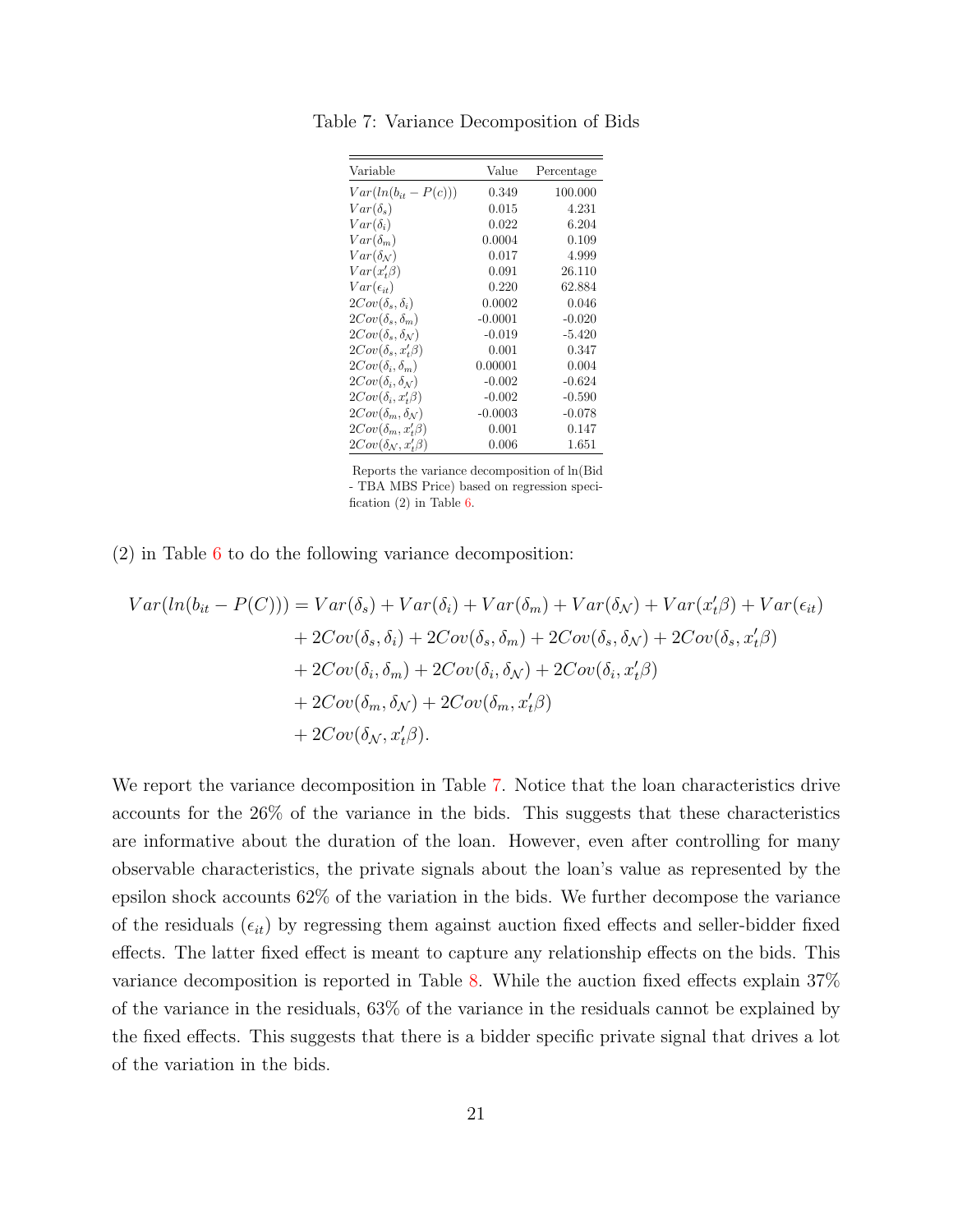| Variable                       | Value    | Percentage |
|--------------------------------|----------|------------|
| $Var(\epsilon_{it})$           | 0.220    | 100.000    |
| $Var(\delta_t)$                | 0.080    | 36.512     |
| $Var(\delta_{i,s})$            | 0.011    | 4.823      |
| $2Cov(\delta_t, \delta_{i,s})$ | $-0.009$ | $-3.997$   |
| $Var(\eta_{it})$               | 0.138    | 62.662     |

<span id="page-21-0"></span>Table 8: Variance Decomposition of Bid Regression Residuals

Reports the variance decomposition of the residuals from specification (2) in Table [6.](#page-19-0) The residuals were regressed against auction fixed effects and seller-bidder fixed effects;  $\eta_{it}$  is the residual of this latter regression.

To implement our common-value test we use the Ginnie Mae loan performance data (from 2013 to 2019) to estimate a single-index that proxies for banks' expectation about future cash-flows. We use a Logit model to predict the probability of survival for more than one year. Let  $\lambda(Z_i)$  denotes estimated odds-ratio associated with a loan with characteristics  $Z_i$ . In a revision, we plan on enriching this model of cash flow using a more sophisticated model of prepayment risk, and use machine-learning techniques to improve the predictions.

We then combine the loan performance and bid information data-sets by matching the OB data from 2018 with Ginnie's loan performance data. Since the platform collects a very rich set of consumer characteristics (including zip code), we are able to create a near perfect match. This allows us to evaluate the correlation between bids and the probability that the loan survives for more than a year. Specifically, we estimate the following Probit model:

$$
\Pr\left(T_i > 12|Z_i, \tilde{b}\right) = \Phi\left(\beta_0 + \beta_1 \tilde{b} + \beta_2 \lambda(Z_i) + \beta_3 \lambda(Z_i) \cdot \tilde{b}\right)
$$
\n(5)

where

$$
\tilde{b} = \frac{b - P(c)}{(r - c - g)/1200}
$$

is a transformed bid (homogenizing the auctions) and  $\Phi(\cdot)$  is the normal CDF. The coefficient on  $b$  captures any private information that a bidder has about prepayment risk. We estimate this model separately on the full sample and on the subsample of winning bids only. The difference between the two survival functions evaluated at the same bid value is a measure of the winner's curse.

Figure [3](#page-22-0) presents the results. The left panel reports the Probit estimates on the full sample. The probability that the loan survives at least one year is increasing in the predicted odds-ratio and in b (except at very small values of  $\lambda$ ). The latter result indicates that bids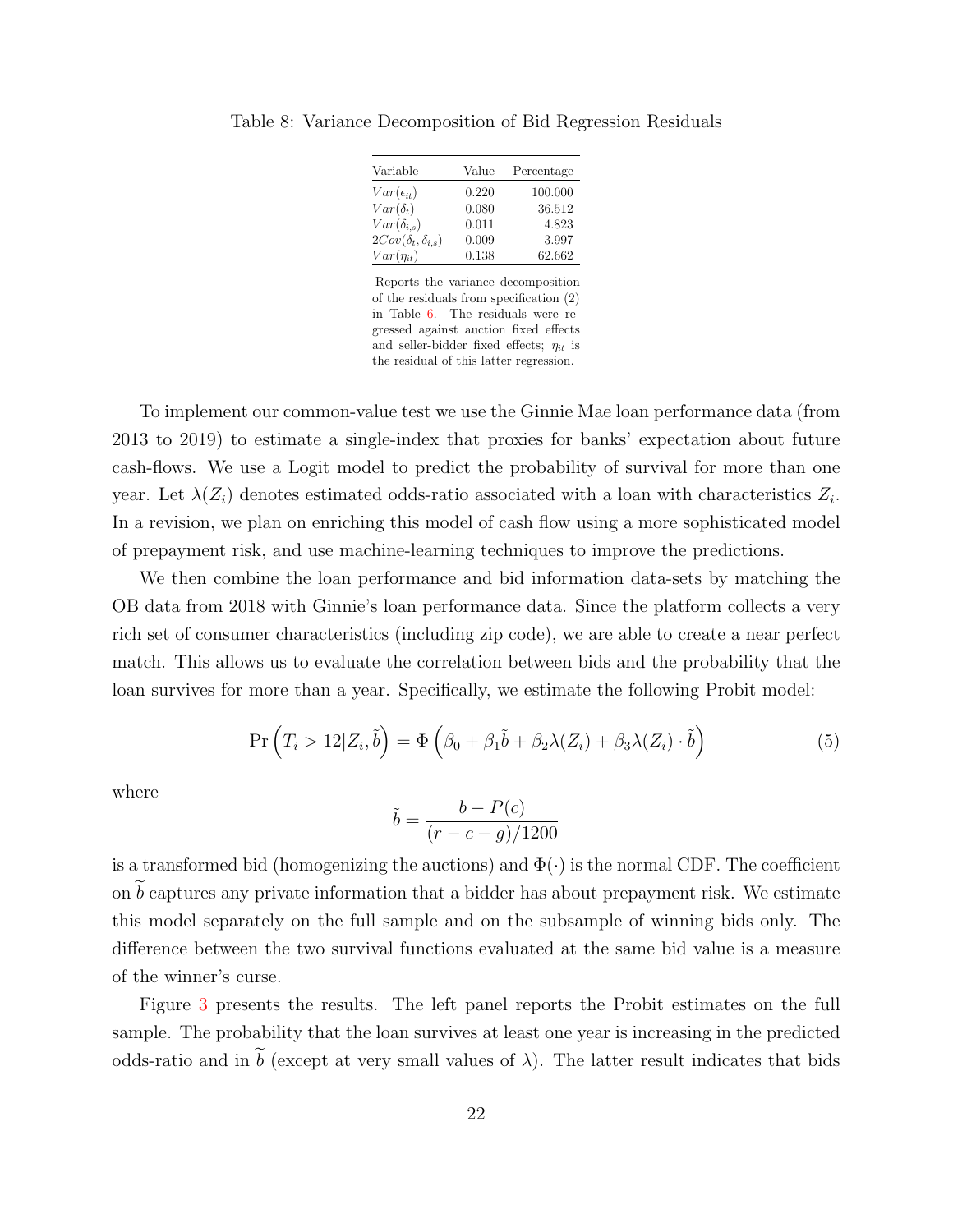|                               | $1(T_i > 12)$ |              |  |  |
|-------------------------------|---------------|--------------|--|--|
|                               | All           | Winners      |  |  |
|                               | (1)           | (2)          |  |  |
| Constant                      | $-1.672***$   | $-1.180***$  |  |  |
|                               | (0.077)       | (0.237)      |  |  |
| $\tilde{b}$                   | $-0.253***$   | $-0.265***$  |  |  |
|                               | (0.022)       | (0.056)      |  |  |
| $\lambda(Z)$                  | $3.274***$    | $2.582***$   |  |  |
|                               | (0.091)       | (0.283)      |  |  |
| $\tilde{b} \times \lambda(Z)$ | $0.307***$    | $0.343***$   |  |  |
|                               | (0.026)       | (0.064)      |  |  |
| Observations                  | 165,209       | 19.698       |  |  |
| Log Likelihood                | $-50,940.620$ | $-6,130.793$ |  |  |

<span id="page-22-0"></span>Figure 3: Estimates of the Winner's Curse problem in the sample of Ginnie Mae loans

(a) Probit estimates

(b) Predicted survival probabilities



Probit Estimates of Pr(No Prepayment/Default)

possess information about the duration of loans, which is not consistent with the PV model but is consistent with the CV model.

The difference between the Probit estimated on the sample of winning bids and on the full sample reveals the magnitude of the Winner's Curse. The right panel illustrates this difference for a grid of values for the transformed bid  $\tilde{b}$ . The left graph shows that, at the mean of  $\lambda(Z_i)$ , the survival probability is always lower for the winning bidder. This result is not consistent with the PV model and strongly supports the CV model. Note that the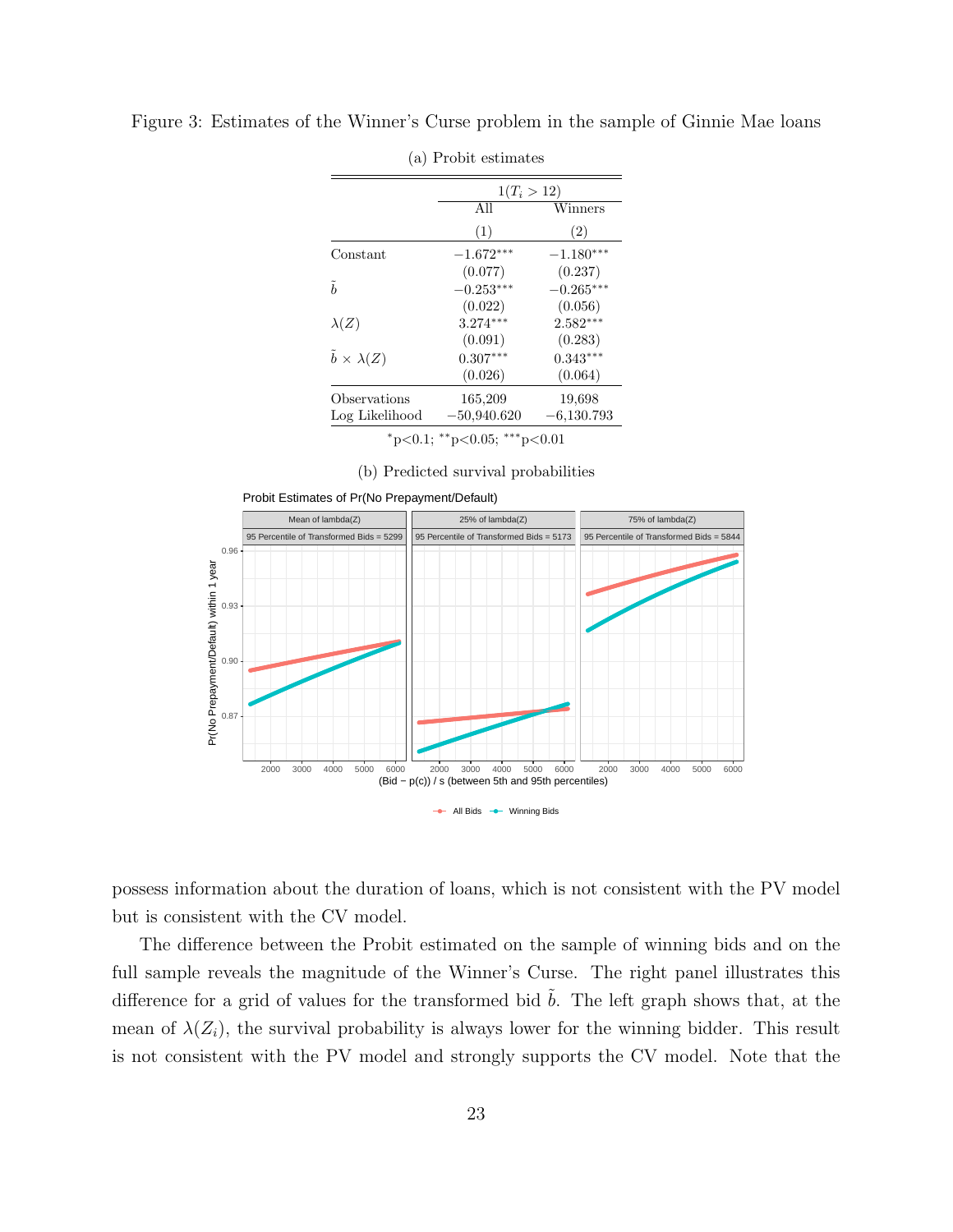gap between the two curves decreases with  $\overline{b}$ . This result is also consistent with the CV model since the difference between the two conditional expectations converges to zero as the bidder's signal approaches the upper bound of the support of distribution of signals.

These results clearly demonstrate that the willingness to pay of banks includes a large common-value component. This is important for understanding the cost of financial intermediation in this market. Banks behaving rationally in the wholesale market should avoid bidding too aggressively, especially when the number of competitors is expected to be large. In equilibrium, the presence of common-values affects the profitability of the market, and implies that an increase in competition may not lead to lower wholesale prices. This is consistent with the fact that the intermediation margins have been increasing over the period (see [Fuster et al. \(2013\)](#page-24-9) and [Fuster, Lo, and Willen \(2017\)\)](#page-24-10), despite the growth and entry of new shadow banks, and important technology innovations [\(Buchak et al. \(2018\),](#page-24-11) [Fuster](#page-24-12) [et al. \(2019\)\)](#page-24-12). This increase in competition, combined with a winners' curse problem, could also explain why traditional banks have largely exited the Ginnie Mae segment following the entry of shadow banks (assuming common support).

The importance of the winner's curse is also impacted by the quality of the information available to bidders. The fact that intermediaries like Optimal Blue introduced loan-level auctions, combined with improvements in information technology and machine learning models, have certainly contributed to alleviate the Winner's Curse problem, and lower the cost of intermediation.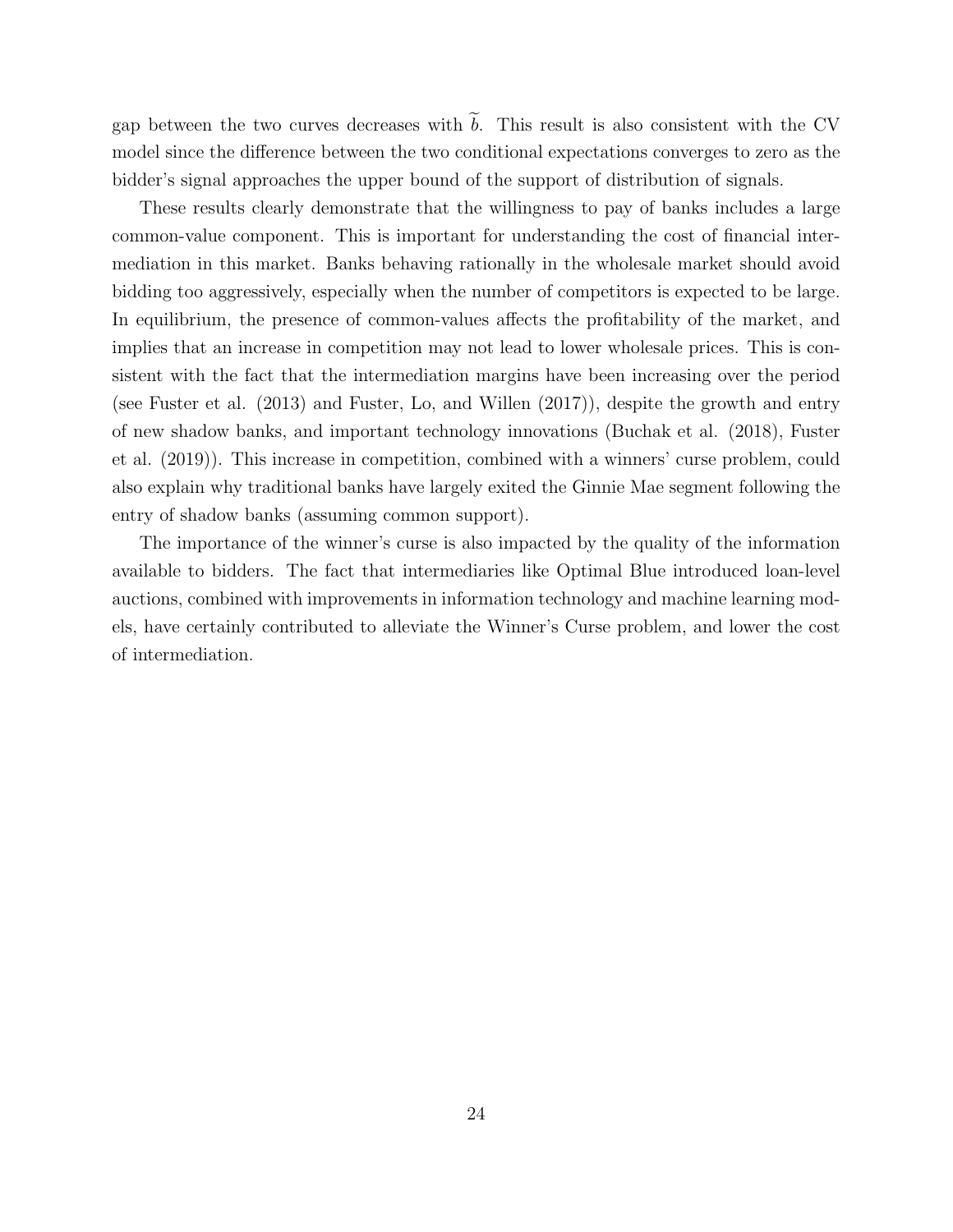## References

- <span id="page-24-3"></span>Agarwal, S., Y. Chang, and Y. Abdullah (2012). Adverse selection in mortgage securitization. Journal of Financial Economics 105, 640–660.
- <span id="page-24-2"></span>Agarwal, S., J. Grigsby, A. Hortaçsu, G. Matvos, A. Seru, and V. Yao (2020, June). Searching for approval. NBER working paper, 27341.
- <span id="page-24-0"></span>Allen, J., R. Clark, and J. F. Houde (2014). The effect of mergers in search markets: Evidence from the Canadian mortgage industry. American Economic Review 104, 3365– 3396.
- <span id="page-24-1"></span>Allen, J., R. Clark, and J.-F. Houde (2019). Market power and search frictions in negotiated-price markets. Journal of Political Economy 127 (4), 1550–1598.
- <span id="page-24-6"></span>Bhutta, N., A. Fuster, and A. Hizmo (2019, July). Paying too much? price dispersion in the us mortgage market. Working paper, Federal Reserve Board.
- <span id="page-24-11"></span>Buchak, G., G. Matvos, T. Piskorski, and A. Seru (2018, December). Fintech, regulatory arbitrage, and the rise of shadow banks. Journal of Financial Economics  $130(3)$ ,  $453-$ 483.
- <span id="page-24-7"></span>Chiappori, P.-A. and B. Salanie (2000). Testing for asymmetric information in insurance markets. Journal of Political Economy  $108(1)$ .
- <span id="page-24-4"></span>Downing, C., D. Jaffee, and N. Wallace (2009). Is the market for mortgage-backed securities a market for lemons? Review of Financial Studies 22 (7).
- <span id="page-24-9"></span>Fuster, A., L. Goodman, D. Lucca, L. Madar, L. Molley, and P. Willen (2013, Dcember). The rising gap between primary and secondary mortgage rates. FRBNY Economic Policy Review, 17–39.
- <span id="page-24-10"></span>Fuster, A., S. H. Lo, and P. Willen (2017, January). The time-varying price of financial intermediation in the mortgage market. Working paper, NYFED.
- <span id="page-24-12"></span>Fuster, A., M. Plosser, P. Schnabl, and J. Vickery (2019). The role of technology in mortgage lending. The Review of Financial Studies 32(5).
- <span id="page-24-8"></span>Gao, P., P. Schultz, and Z. Song (2017, June). Liquidity in a market for unique assets: Specified pool and to-be-announced trading in the mortgage-backed securities market. Journal of Finance LXXII(3).
- <span id="page-24-5"></span>Keys, B. J., D. G. Pope, and J. C. Pope (2016). Failure to refinance. Journf of Financial Economics 122, 482–499.